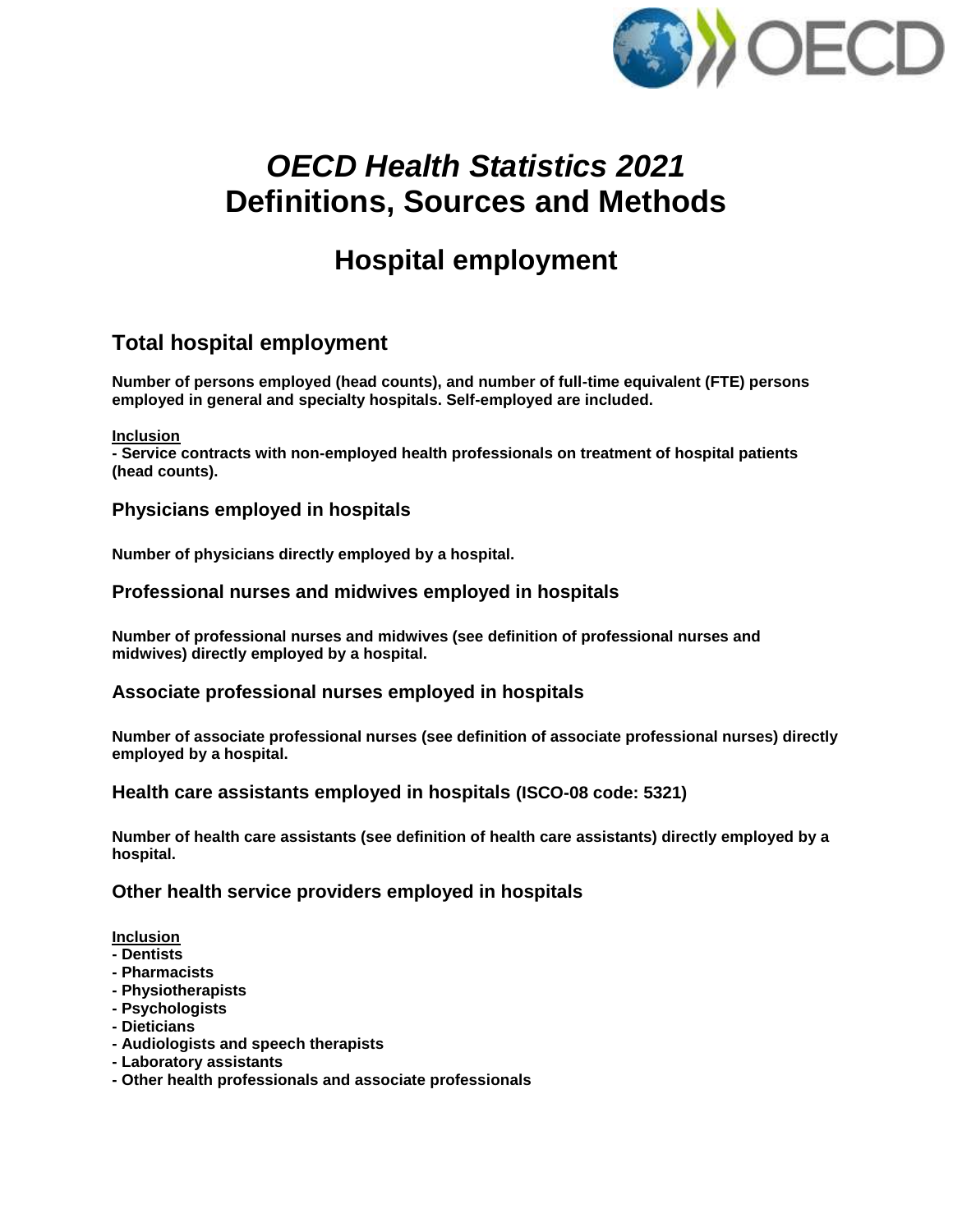# **Other staff employed in hospitals**

## **Other employees not elsewhere classified.**

## **Sources and Methods**

## **Australia**

**Head counts data** (up to 1991):

Source of data:

- **Australian Bureau of Statistics**. Characteristics of persons employed in health occupations, Australia. ABS Cat. No. 4346.0. Canberra: ABS.

## **FTE data**:

Source of data: 2018:

- **Australian Institute of Health and Welfare.** Hospital resources data tables (available at https://www.aihw.gov.au/reports-data/myhospitals).

2017:

- **Australian Institute of Health and Welfare**. Hospital resources: Australian hospital statistics. Canberra: AIHW (also a[t www.aihw.gov.au\)](http://www.aihw.gov.au/).

2013-2016:

- **Australian Institute of Health and Welfare**. Hospital resources: Australian hospital statistics. Canberra: AIHW (also a[t www.aihw.gov.au\)](http://www.aihw.gov.au/).

- **Australian Bureau of Statistics**. Private hospitals, Australia. ABS Cat. No. 4390.0. Canberra; ABS. Prior to 2013:

- **Australian Institute of Health and Welfare**. Australian hospital statistics. Canberra: AIHW (also at [www.aihw.gov.au\)](file:///C:/Users/barnettm/AppData/Local/Microsoft/Windows/Temporary%20Internet%20Files/Content.Outlook/2L3EJXSO/.ptmp18063/www.aihw.gov.au).

- **Australian Bureau of Statistics**. Private hospitals, Australia. ABS Cat. No. 4390.0. Canberra; ABS. Method:

- 2017 and 2018 – FTEs are only available for public hospitals.

- 2016 and earlier - FTEs are the sum of data from *Hospital resources: Australian hospital statistics* (for public hospitals) and *Private hospitals, Australia* (for private hopsitals).

Coverage:

- Staff includes salaried medical officers, nurses, other personnel care staff, diagnostic and allied health professionals, administrative and clerical staff, domestic and other staff. For public hospitals there is some variation in data collection amongst the states and territories.

- Data represent full-time equivalents employed in ANZSIC 8611 Hospitals (except psychiatric hospitals) and 8612 Psychiatric hospitals.

- Years reported are financial years 1 July to 31 June (e.g. 2006-07 is reported as 2006).

- The AIHW's National Public Hospitals Establishments Database is based on the Public hospital establishments National Minimum Data Set (scope is establishment-level data for public acute and psychiatric hospitals, and alcohol and drug treatment centres) and the Local hospital network Data Set Specification (scope is local hospital networks and all public hospital services that are managed by a state or territory health authority and are included in the General list of In-scope Public Hospital Services developed under the 2011 National Health Reform Agreement).

- 2017 and 2018 – FTEs are only available for public hospitals.

- 2016 and earlier: Staff FTEs are for staff in public and private, acute and psychiatric hospitals.

- The ABS' Private Hospitals Establishments Collection contains details about the facilities, activities, staffing and finances of all private hospitals, including both private acute and/or psychiatric hospitals and free-standing day hospital facilities.

Notes:

- Data for public health resources are sourced from the AIHW's National Public Hospitals Establishments Database; data for private health resources are sources from the ABS' Private Health Establishments Collections. The two collections differ in methodology, therefore caution should be used when drawing comparisons. Break in time series: 2014, 2015, 2017.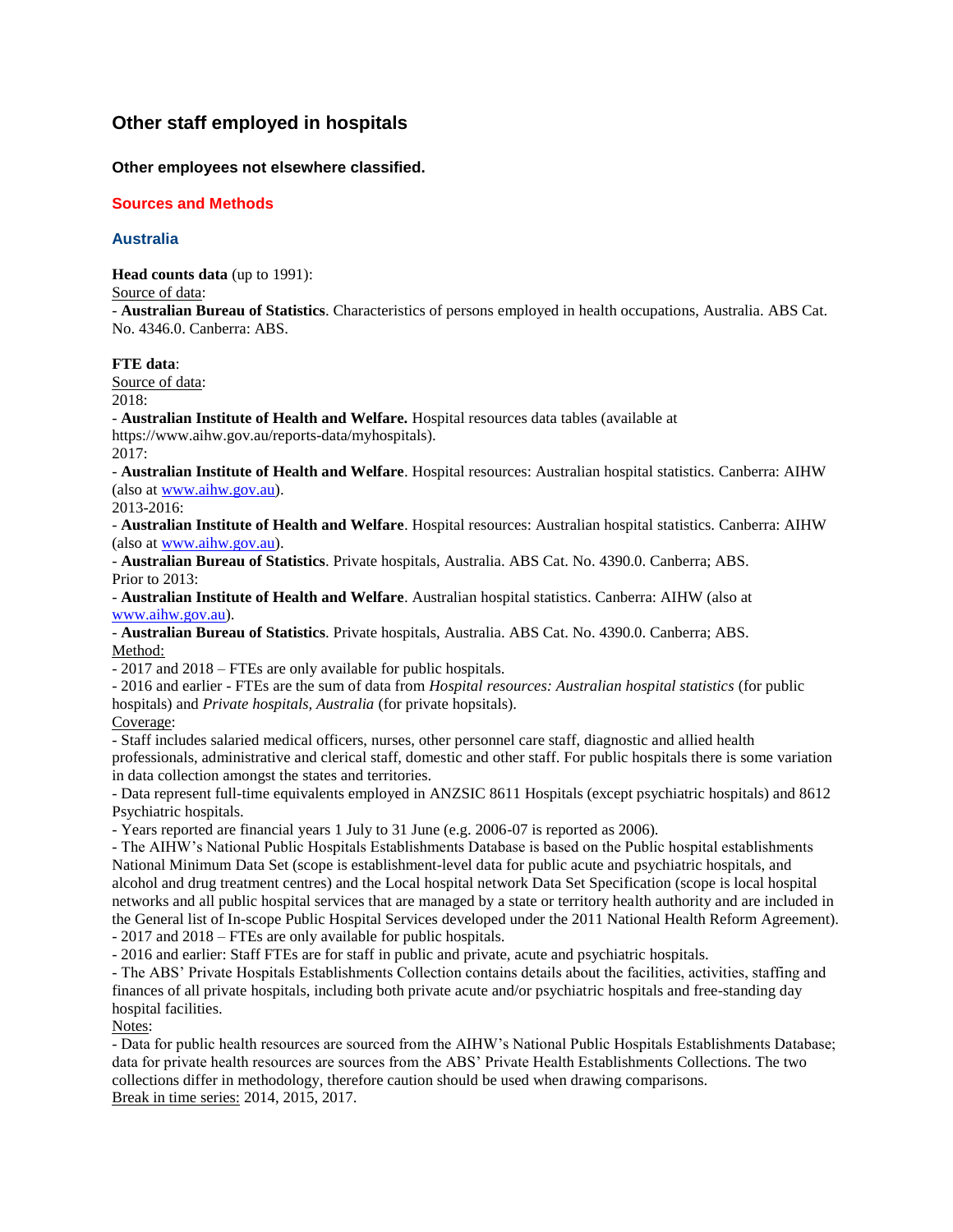- Since 2017, data are only available for public hospitals so cannot be compared with earlier years

- In the data supplied for 2014–15 to 2018–19:

- staff employed in providing public hospital services at the local hospital network or state health authority level were included
- for 2014–15, data for Queensland were not available and were therefore excluded Due to these two changes:

 the staff numbers reported from 2014–15 onwards are not comparable with previous years; and the staff numbers from 2015–16 onwards are not comparable with the data provided for 2014–15

Deviation from the definition: In 2017 and 2018, data are only available for staff in public hospitals.

## *Physicians*

Break in time series: 2005.

- Since 2005: Data are FTEs for salaried medical officers in public and private, acute and psychiatric hospitals. - Up to 2004: Physician FTEs include salaried medical officers in public hospitals and salaried medical officers and diagnostic and other allied health professionals in private hospitals.

## *Professional nurses and midwives, Associate professional nurses*

Deviation from the definition: In FTE data, the breakdown between professional nurses and associate professional nurses is not available; therefore all nurses are reported as 'Professional nurses and midwives' which deviates from the definition by including associate (enrolled) nurses.

## *Health care assistants*

Data not available.

## *Other health service providers*

Break in time series: 2005.

- Since 2005: Data are FTEs for diagnostic and other allied health professionals in public and private, acute and psychiatric hospitals.

- Up to 2004: FTEs for diagnostic and other allied health professionals in public hospitals (for private hospitals the FTEs for diagnostic and other allied health professionals are counted with physicians).

## *Other staff*

Coverage:

- Data cover FTEs for administrative, clerical, domestic and other staff in public and private, acute and psychiatric hospitals. This category also includes 'Other personal care staff' except for jurisdictions that did not supply these counts separately (hence 'Other personal care staff' may have been counted in other categories). Break in time series: 2010.

- From 2010, Other staff employed in hospitals includes 'clinical support staff' in private acute and psychiatric hospitals.

## **Austria**

## Source of data: **Austrian Federal Ministry of Social Affairs, Health, Care and Consumer Protection**, Hospital Statistics.

Reference period:  $31<sup>st</sup>$  December (head count); period  $1<sup>st</sup>$  January to  $31<sup>st</sup>$  December (FTE). Coverage:

- Head counts: Included are physicians, nurses, midwives, assistants, and selected other health service providers employed in hospitals (HP.1). Excluded is non-medical academic and non-medical staff employed in hospitals.

- FTE: Included are all employees in hospitals (HP.1).

Estimation method: Up to 2007, FTE are the sum of approx. 90% FTE (in publicly financed hospitals) and 10% head counts (in private for-profit hospitals). From 2008 onwards, all hospitals (publicly financed and private forprofit hospitals) have to report FTE.

## *Physicians*

Coverage: Head counts/FTE of physicians employed in hospitals (HP.1), dentists included.

- Coverage of head counts is complete.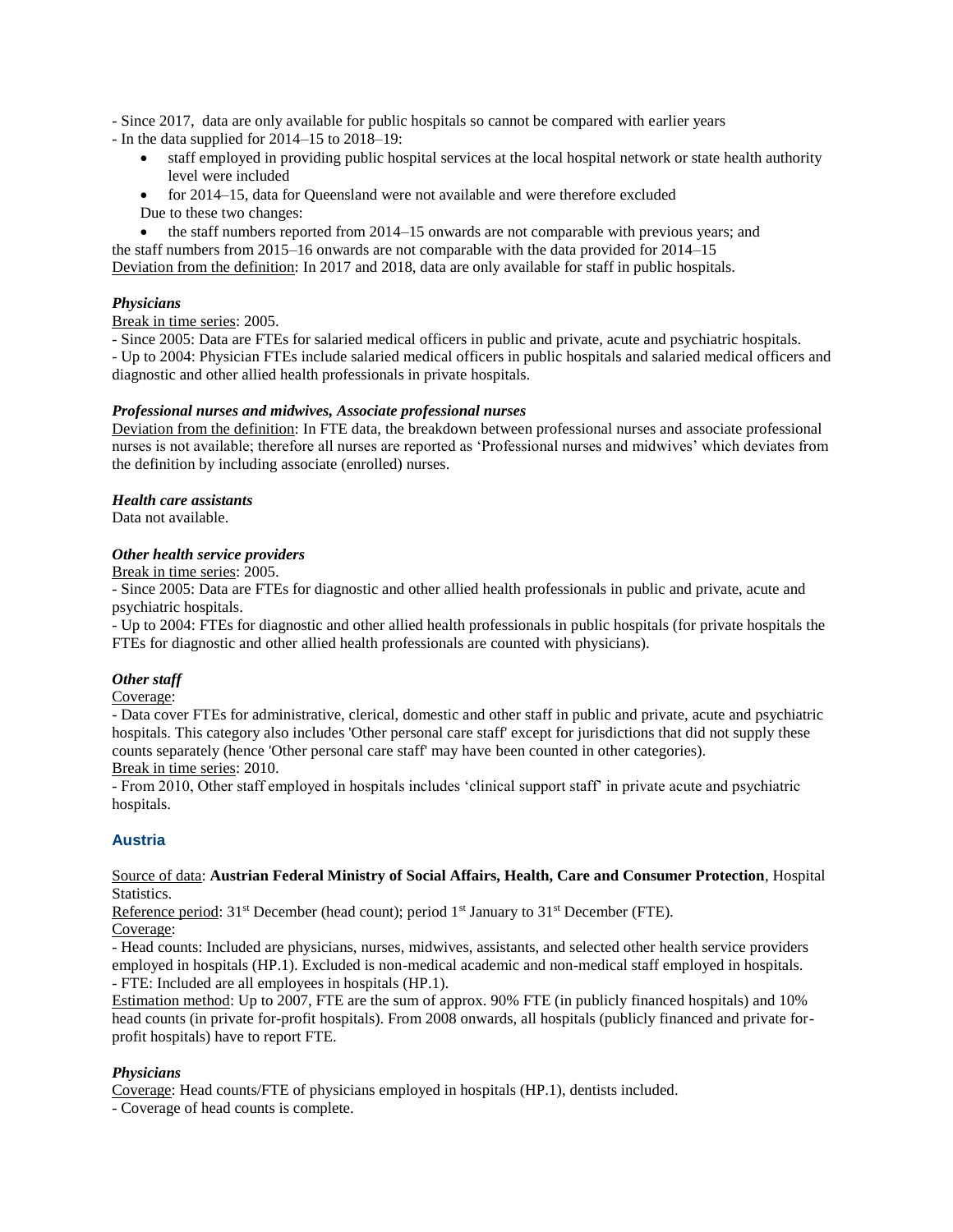Estimation method: Up to 2007, FTE are the sum of approx. 90% FTE (in publicly financed hospitals) and 10% head counts (in private for-profit hospitals). From 2008 onwards, all hospitals (publicly financed and private forprofit hospitals) have to report FTE.

## *Professional nurses and midwives*

Coverage: Head counts/FTE of professional nurses and midwives employed in hospitals (HP.1).

- Coverage of head counts is complete.

Estimation method: Up to 2007, FTE are the sum of approx. 85% FTE (in publicly financed hospitals) and 15% head counts (in private for-profit hospitals). From 2008 onwards, all hospitals (publicly financed and private forprofit hospitals) have to report FTE.

## *Associate professional nurses*

Coverage: Head counts/FTE of health care assistants (ISCO 3221) employed in hospitals (HP.1).

- Coverage of head counts is complete.

Note: Until 2016, health care assistants (ISCO 5321) were reported in the column "associate professional nurses" (ISCO 3221), as the occupational classification "associate professional nurses" had not existed in Austria until then. In 2016, there was a change in the law on training for health and nursing care, which introduced the occupational group "associate professional nurses". Training as an associate professional nurse was introduced in Austria in September 2016. The first associate professional nurses have been employed in Austrian hospitals in 2017. In the course of this year's (2019) data delivery, a comprehensive correction was carried out in this respect. The health care assistants previously listed in the "associate professional nurses" column have now been moved to the "practising caring personnel" column.

## *Health care assistants*

Coverage: Head counts/FTE of health care assistants (ISCO 5321) employed in hospitals (HP.1).

- Coverage of head counts is complete.

Note: Until 2016, health care assistants (ISCO 5321) were reported in the column "associate professional nurses" (ISCO 3221), as the occupational classification "associate professional nurses" had not existed in Austria until then. In 2016, there was a change in the law on training for health and nursing care, which introduced this occupational group (see also "Associate professional nurses").

In the course of this year's (2019) data delivery, a comprehensive correction was carried out in this respect. Health care assistants previously listed in the "associate professional nurses" column have now been moved to the "practising caring personnel" column.

## *Other health service providers*

Coverage:

- Head counts: Included are physiotherapists, occupational therapists, dietitians, audiologists, speech therapists, laboratory assistants, and radiological assistants employed in hospitals (HP.1). All other health professionals are excluded.

- FTE: Complete coverage; included are the professions listed in "Head counts", plus all other health professionals (e.g. pharmacists) employed in hospitals (HP.1).

## *Other staff*

Coverage:

- Head count: Data not available.

- FTE: Complete coverage; included is administration, office and operational personnel employed in hospitals (HP.1).

## **Belgium**

#### Source of data: **SPF Santé publique - Service comptabilité des hôpitaux**. Reference period: 31<sup>st</sup> December.

## *Physicians*

Coverage: Concerns only physicians employed by the hospitals (labour contract). Therefore, coverage does not include those working on a self-employed basis within the infrastructure of the hospital.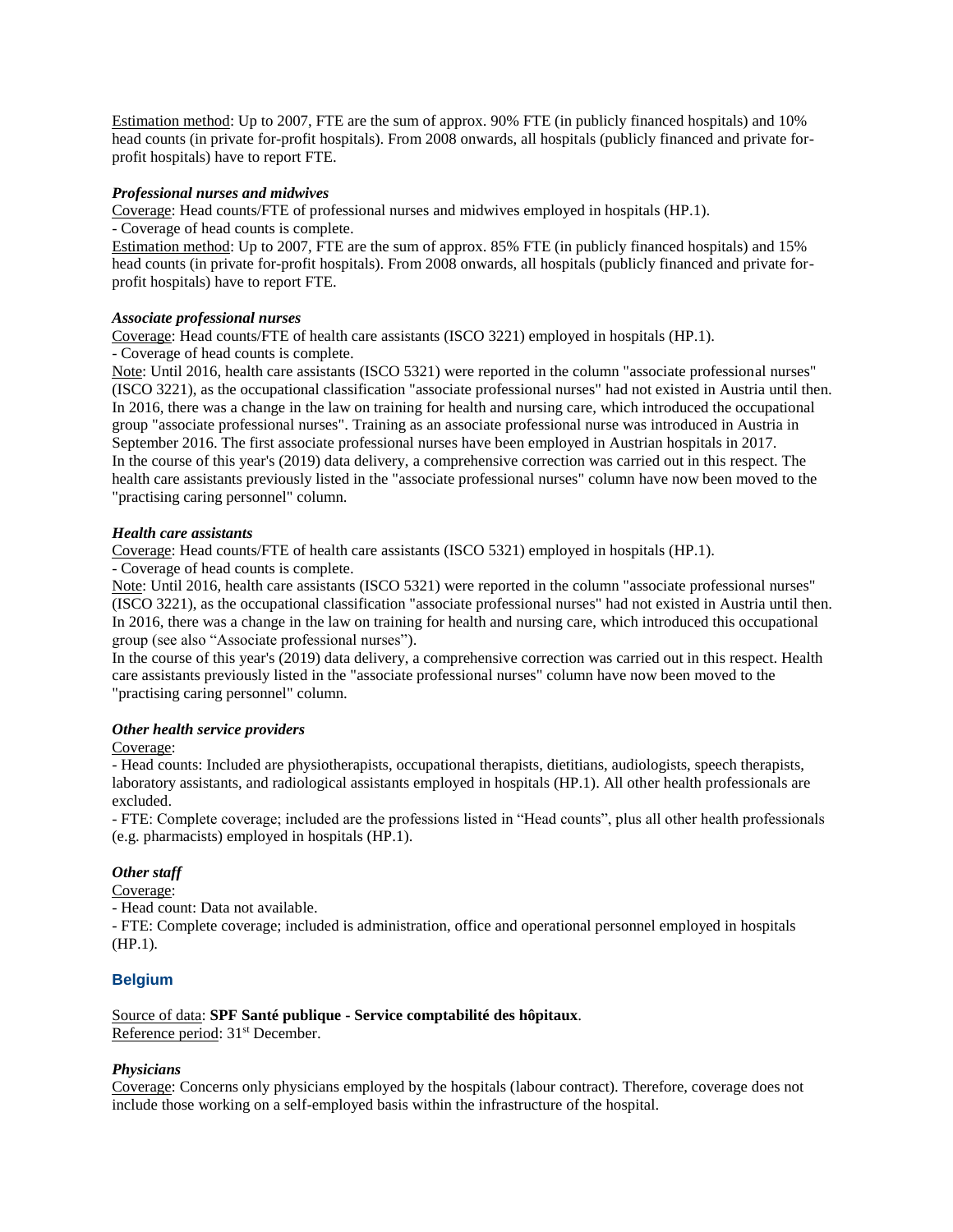# **Canada**

## *Total hospital employment* **(Head Counts)**

Source of data:

- Up to 1994: **Statistics Canada**. Hospital Statistics Preliminary Annual Reports. Catalogue 83-217 Annual, until 1994/95.

- From 2005 onwards: **Statistics Canada**. Survey of Employment, Payrolls and Hours (SEPH).

- Statistics Canada. Table 14-10-0202-01 Employment by industry, annual

[https://doi.org/10.25318/1410020201-eng.](https://doi.org/10.25318/1410020201-eng)

Coverage:

- From 2005 onwards: All employees in category 622 (Hospitals) of the North American Industry Classification System (NAICS).

Note: Employees by category are from different data sources and may not add up to total hospital employment obtained from Survey of Employment, Payrolls and Hours (SEPH).

#### *Physicians* **(Head Counts)**

Source of data: **Statistics Canada**. Census of Population 2006, National Household Survey (NHS) 2011 and Census of Population 2016. 2017, 2018 and 2019 estimates assuming the same share of Total hospital employment as in 2016.

Coverage: Category 3111 (Specialist physicians) and category 3112 (General practitioners and family physicians) of the National Occupational Classification (NOC) 2011 and category 622 (Hospitals) of the North American Industry Classification System (NAICS) 2007.

#### *Professional nurses and midwives, Associate professional nurses* **(Head Counts)**

Source of data: **Canadian Institute for Health Information**, Health Workforce Database. Coverage:

- **Professional nurses and midwives**: Registered nurses (including nurse practitioners and RN midwives working full-time in direct care) and registered psychiatric nurses (RPNs) working in hospitals. Midwives other than RN midwives are excluded as information was not available.

- **Associate professional nurses**: Licensed practical nurses in hospitals.

Break in time series: 2003. RPNs were included starting in 2003.

Notes:

- 2018 counts of professionally active nurse practitioners & registered nurses employed in Manitoba hospitals and of registered psychiatric nurses employed in British Columba were used as estimates of the 2019 counts, as the 2019 data was not available.

- The 2018 count of professionally active licensed practical nurses employed in New Brunswick hospitals was used an estimate of the 2019 count, as the 2019 data was not available.

#### *Health care assistants* **(Head Counts)**

Source of data: **Statistics Canada**. Census of Population 2006, National Household Survey (NHS) 2011 and Census of Population 2016. 2017, 2018 and 2019 estimates assuming the same share of Total hospital employment as in 2016.

Coverage: Category 3413 (Nurses' aides, orderlies and patient service associates) of the National Occupational Classification (NOC) 2011 and category 622 (Hospitals) of the North American Industry Classification System (NAICS) 2007.

## *Other health service providers* **(Head Counts)**

Source of data: **Statistics Canada**. Census of Population 2006, National Household Survey (NHS) 2011 and Census of Population 2016 with the exception of the 2011 and 2016 data for pharmacists, physiotherapists and occupational therapists that originate from the Health Workforce Database at the **Canadian Institute for Health Information**. 2017, 2018 and 2019 estimates assuming the same share of Total hospital employment as in 2016.

Coverage: Selected categories of the National Occupational Classification (NOC) 2011 and category 622 (Hospitals) of the North American Industry Classification System (NAICS) 2007. Data include:

- 3113 Dentists;

- 312 Optometrists, chiropractors and other health diagnosing and treating professionals;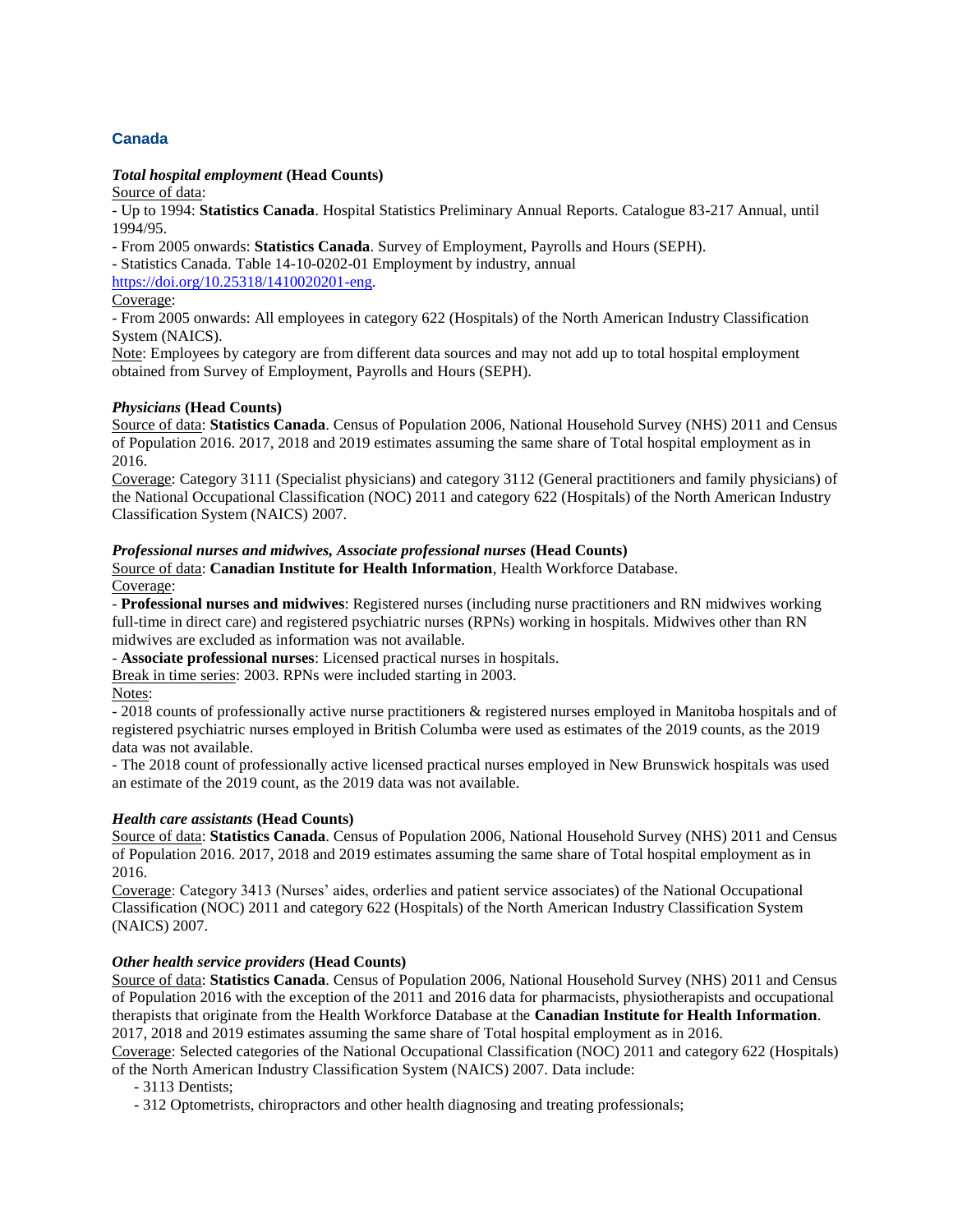- 313 Pharmacists, dietitians and nutritionists;

- 314 Therapy and assessment professionals (3141 Audiologists and speech-language pathologists, 3142 Physiotherapists, 3143 Occupational therapists and 3144 Other professional occupations in therapy and assessment);

- 32 Technical occupations in health: 321 Medical technologists and technicians (except dental health), 322

Technical occupations in dental health care, 323 Other technical occupations in health care except subcategories 3213 (Animal health technologists and veterinary technicians) and 3233 (Licensed practical nurses);

- 4151 Psychologists

Break in time series: Starting in 2011, data for pharmacists, physiotherapists and occupational therapists are from the Health Workforce Database at the **Canadian Institute for Health Information**.

## *Other staff employed in hospitals* **(Head Counts)**:

- Calculated as a residual. Represents the difference between Total Hospital Employment and number of physicians, nurses and midwives, health care assistants and other health service providers employed in hospitals.

- Cross-tabulation of NOC and NAICS data from the 2011 National Household Survey available free for download a[t http://www5.statcan.gc.ca/bsolc/olc-cel/olc-cel?catno=99-012-X2011060&lang=eng.](http://www5.statcan.gc.ca/bsolc/olc-cel/olc-cel?catno=99-012-X2011060&lang=eng)

## *Total hospital employment* **(Full-Time Equivalents)**

Source of data: **Canadian Institute for Health Information**, Canadian MIS Database, 1995/96-2019/20. Coverage:

- Includes all provinces and territories in all years, but starting in 2004/05 an estimate was made for Quebec. The estimation method changed in 2006/07.

- 1995/96-2003/04: Total employment in reporting hospitals in terms of full-time equivalents (one full-time equivalent = 1950 hours of work per year). No adjustment has been made for non-reporting hospitals. Hospital response rates for  $1995/96 = 84\%$ ,  $1996/97 = 83\%$ ,  $1997/98 = 83\%$ ,  $1998/99 = 84\%$ ,  $1999/2000 = 91\%$ ,  $2000/01 = 93\%$ ,  $2001/02=95\%$ ,  $2002/03=96\%$ ,  $2003/04=98\%$ . The response rate is based on the number of beds in hospitals that reported paid hours as a proportion of beds in all operating hospitals.

- Estimates for 2004/05 and 2005/06: For the first time, data submitted by Quebec for 2004/05 also included employment in nursing homes affiliated with hospitals. Employment in Quebec hospitals in 2004/05 and 2005/06, excluding affiliated nursing homes, was estimated based on 2003/04 data.

- Estimates for 2006/07-2019/20: Starting in 2006/07, it was assumed that the number of full-time equivalent persons per bed in Quebec was the same as in Ontario, for each type of bed separately (e.g., curative care beds, psychiatric care beds, etc.)

- The breakdown of FTE data by specific categories is not available.

# **Chile**

Source of data: **Ministry of Health**. The original source is the **National Health Human Resources Information System of the Public Sector** (hospitals).

Coverage: Nationwide: all Public Hospitals.

- Data include only the public sector hospitals. It is not yet possible to report data on hospital employment in the private sector. The public sector attends almost 80% of the Chilean population.

- Primary Health Care which belongs to the public health sector is excluded.

- From 2013, there is a systematic checking of the exact grade and profession of the Public Hospital Personnel, by crossing the Ministry of Health Databases with the National Register of Individual Health Providers from the Health Superintendence.

Estimation method: FTE is calculated on a weekly base of 44 hours (Chilean norm).

Deviation from definition: Despite the OECD definition, the service contracts with non-employed health professionals treating hospital patients are not included in these data. Data are available on these contracts, but should be improved in order to reach a higher level of validity and reliability. This concerns mainly physicians.

#### *Associate professional nurses*

- This category does not exist. The Superior Level Technicians in nursing are considered, for the length of their formal training and their functions, as caring personnel.

# **Colombia**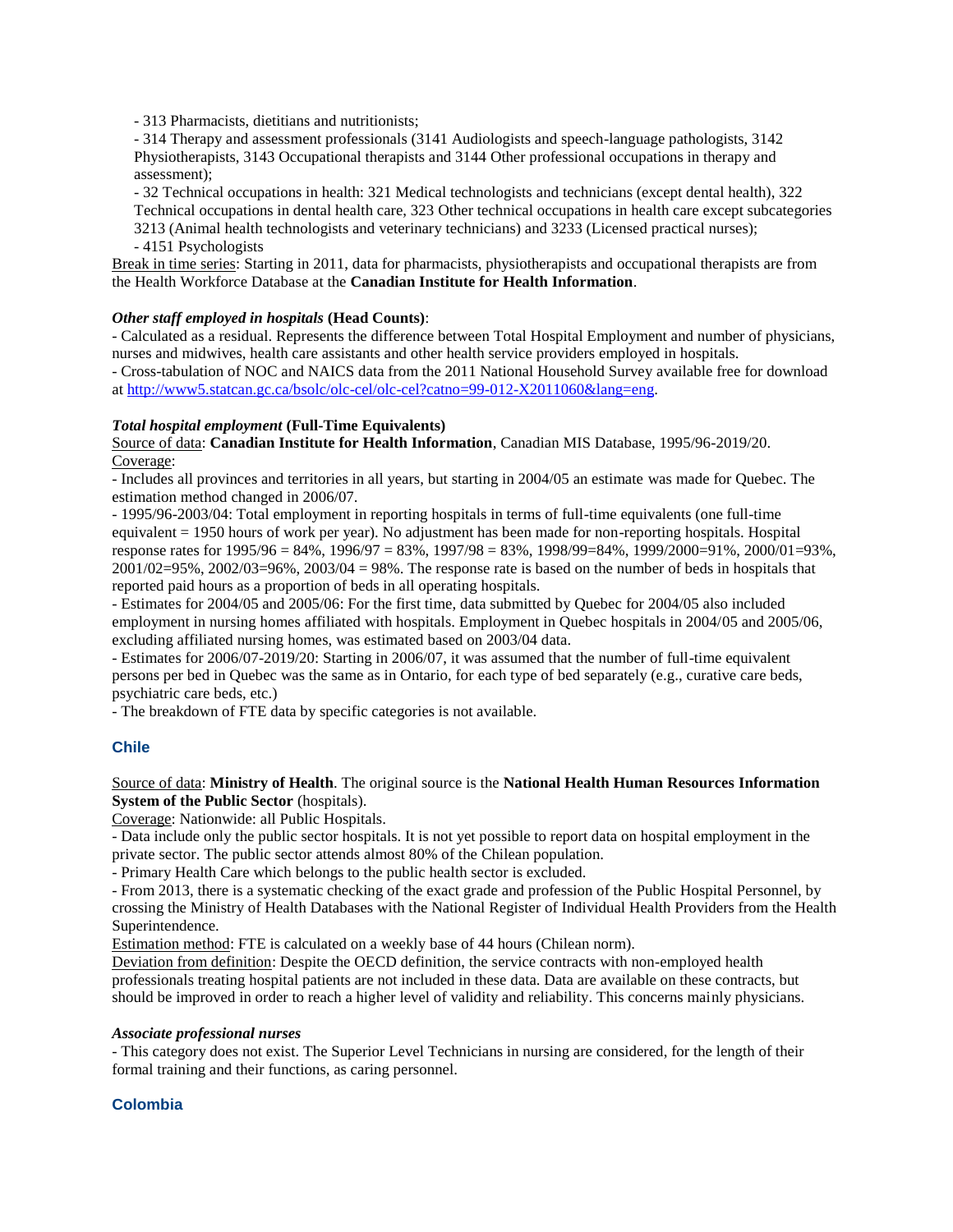Data not available.

## **Costa Rica**

Data not available.

## **Czech Republic**

# Source of data: **Institute of Health Information and Statistics of the Czech Republic**. National Health

Information System (Annual report on health personnel).

Reference period: 31<sup>st</sup> December.

Coverage:

- Providers: Hospitals and specialised therapeutic institutes (excluding balneologic institutes, convalescence homes for children, institutes for long-term patients and hospices).

- Measurement units: head counts (employees on payroll and employers), FTE (employees on payroll, employers and contractual workers).

- Double counting of health workers working in more than one health establishment (applies only to head counts variable).

- In 2014, complete data are not available. Estimate is calculated from available data for 2014 and data from 2013. Break in time series:

- 2016 (administrative change in the records of hospitals, some separate facilities have been integrated to hospital as a department. This explains the increase in hospital employment in 2016).

- 2017: Due to change in legislation, new category of practical nurse (formerly called medical assistant) is considered and reported as associate professional nurse.

## *Professional nurses and midwives*

Coverage: Nurses and midwives.

Deviation from definition: These data include also associate professional nurses (till 2016).

- Following revisions performed in 2021, data are not available in 2005-09 and 2011-2015.

## *Associate professional nurses*

- Till 2016, data not available (the number of associate professional nurses is included in the number of professional nurses).

- Since 2017: Practical nurses.

- Following revisions performed in 2021, data are not available in 2005-09 and 2011-2015.

## *Health care assistants*

Coverage: Medical assistants (till 2016), auxiliary nurses and hospital porters.

- Following revisions performed in 2021, data are not available in 2005-09 and 2011-2015.

## *Other health service providers*

Coverage: Dentists, pharmacists, paramedical workers with professional qualifications (excluding nurses and midwives), paramedical workers with professional and specialised qualifications, health care workers pursuing paramedical profession under professional supervision or direct guidance (excluding medical assistants, auxiliary nurses and hospital porters) and other professional workers in health care.

- Following revisions performed in 2021, data are not available in 2005-09 and 2011-2015.

## *Other staff employed in hospitals*

Coverage: Teachers and schoolmasters, technical and economic personnel, manual workers and operational personnel.

## **Denmark**

Source of data:

- 1980-2000: **The Danish Health Data Authority**, Labour Register for Health Personnel.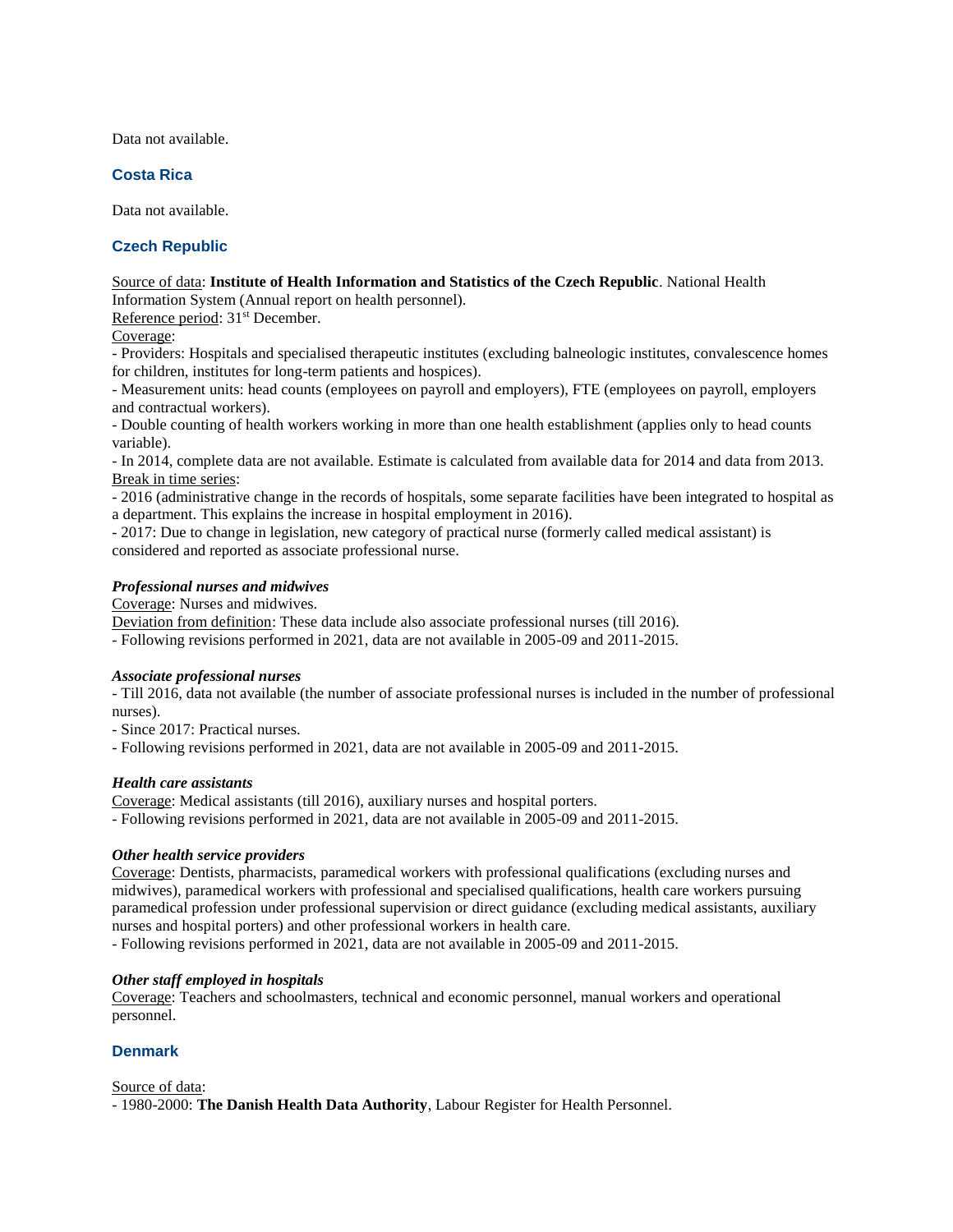- 2001-2016: **The Danish Health Data Authority**, Data from The joint municipal payroll data office (KRL). Reference period:

- 1980-2000: 31st December. - 2001-2016: yearly average.

Coverage:

- 2001-2016: Only public section of hospital staff is included.

- Note: 2001-2016 figures are based on the employee's job description, while 1980-2000 figures are based on employee's education.

# **Estonia**

Source of data: Annual report, **National Institute for Health Development**, Department of Health Statistics. Reference period:

- 2006-2012: 31<sup>st</sup> of December.

- Since 2013: November.

Coverage:

- For 2006-2012, the head count distribution is made according to the main occupational activity.

- The data collection methodology was changed in 2013. Aggregated data collection was replaced with data collection on a personal basis. From 2013, the predominant (main) area of practice is based on the occupation with the highest workload.

- In 2013, previous long-term care hospitals (HP.1) have been classified amongst long-term nursing care facilities HP.2, according to the SHA 2011. Therefore, the total number of hospitals decreased in 2013 as well as the numbers of hospital employment.

- Since 2013, the data include only persons providing health-care services and not the staff providing other support services in hospital.

Break in time series: 2013.

Note: All data series for "Hospital employment" 2013-2015 were updated in 2018 after data revision.

## *Professional nurses and midwives*

Break in time series: 2012. From 2012, the number of practising nurses does not include radiology nurses. Radiology nurses (by job specification - same as radiology technicians) are classified in the category of other health service providers.

## *Associate professional nurses*

- The category "associate professional nurses" does not exist in Estonia.

## *Other health service providers*

## Break in time series: 2012.

- From 2012, the number of practising nurses does not include radiology nurses. Radiology nurses (by job specification - same as radiology technicians) are classified in the category of other health service providers. - From 2012, assistant physicians (students), assistant nurses (students), assistant midwives (students) and assistant radiology technicians (students) who have no medical speciality are included. Before 2012 these data were not collected.

## *Other staff*

Break in time series: 2012, 2013.

- In 2012, the social workers employed in hospitals are included. Before 2012, these data were not collected. - Since 2013, data about non-medical personnel are not anymore collected. The collected data include only persons providing health-care services and not the staff providing other support services in hospital.

# **Finland**

# *Physicians*

## Source of data:

- Until 2009: **Finnish Medical Association**. Register of the Finnish Medical Association which is updated by a yearly survey covering all physicians licensed to practice in Finland who are not retired.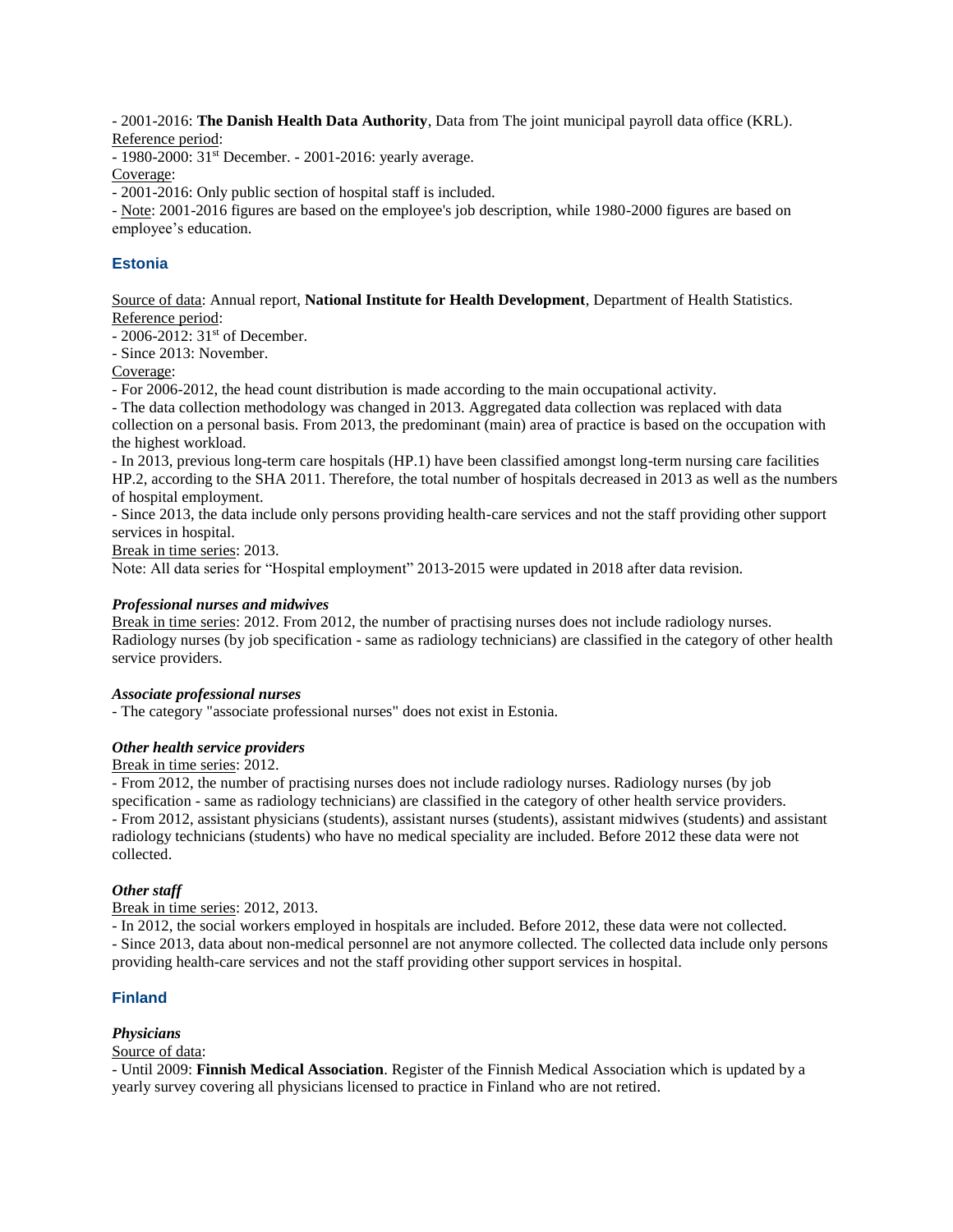- From 2010 to 2014: **Finnish Medical Association**. Data from an annual survey: "Physicians' Working Conditions and Health".

- In 2015: **Finnish Medical Association**. Data from "Finnish Medical Association Labour Market Survey 2016". Reference period: Mid-March.

Break in time series: 2010 (change in data source).

## *Professional nurses and midwives, Associate professional nurses, Health care assistants, Other health service providers, Other staff*

Source of data: THL Health Personnel Statistics; **National Institute for Health and Welfare**. The data are based on the Employment Register kept by Statistics Finland.

Reference period: Data refer to information for the whole year.

Coverage: Professionals working in hospitals listed by their primary employment.

Break in time series: 2007 due to a change in the classification of economic activities.

## **France**

Source of data: **Ministère des Solidarités et de la Santé - Direction de la Recherche, des Études, de l'Évaluation et des Statistiques** (DREES). Data are from the "Statistique Annuelle des Établissements de santé (SAE)". Reference period: 31<sup>st</sup> December.

Coverage:

- Data refer to metropolitan France and D.O.M. (overseas departments).

- Total hospital employment includes salaried personnel (medical and non-medical), interns/residents, "faisants fonction d'internes (FFI)" and "diplômés inter-universitaires de spécialité (DIS)" as well as self-employed medical personnel. Information on self-employed non-medical personnel is not available. Estimation method:

- Until 2008, fixed-term contracts were not counted in the head count nor in the FTE. Only the paid monthly average FTE is known. The FTE of fixed-term contracts are estimated by the paid monthly average FTE. Head counts cannot be estimated.

- FTE of self-employed medical personnel is not available, but we know the head count of the self-employed. The FTE are estimated from head counts by applying conventional calculating rules according to the working time of the self-employed.

Break in time series:

- From 2000 onwards, the "faisants fonction d'internes (FFI)" and "diplômés inter-universitaires de spécialité (DIS)" are not available by specialty. Therefore, the FFI-DIS data have been estimated based on their ratios in the total number of FFI-DIS over 1994-1999.

- From 2009 onwards, head counts of fixed-term contracts are also included for the non medical staff. Previously only head count of rolling contracts and holders and trainees of the public service were counted.

- From 2011 onwards, the number of persons employed in nursing structures or in nurses and midwives schools legally depending on hospitals are not counted.

- From 2013 onwards, the SAE survey has been recasted (review and update of the questionnaire, change of the unit surveyed [from legal entity to geographical establishment], improvement of the consistency between the survey and an administrative source of data on the activity of hospitals). Though the principles of the survey remain the same, some concepts and some questions have changed: this can lead to break in series for the year 2013. In this recast, the change of the unit surveyed results in a better quality of data collected in general (less double counting than before), so that the quality of data for the number of persons employed can be marginally improved.

#### *Physicians*

Coverage:

- Data include self-employed physicians.

- FTE of self-employed medical personnel is not available, but the head count of these self-employed is known. The FTE are estimated from head counts by applying conventional calculating rules according to the working time of the self-employed.

Break in time series: 2000, 2013 (see above).

## *Professional nurses and midwives, Health care assistants, Other staff*

Estimation method: Until 2008, fixed-term contracts were not counted in the head count or in the FTE. Only the paid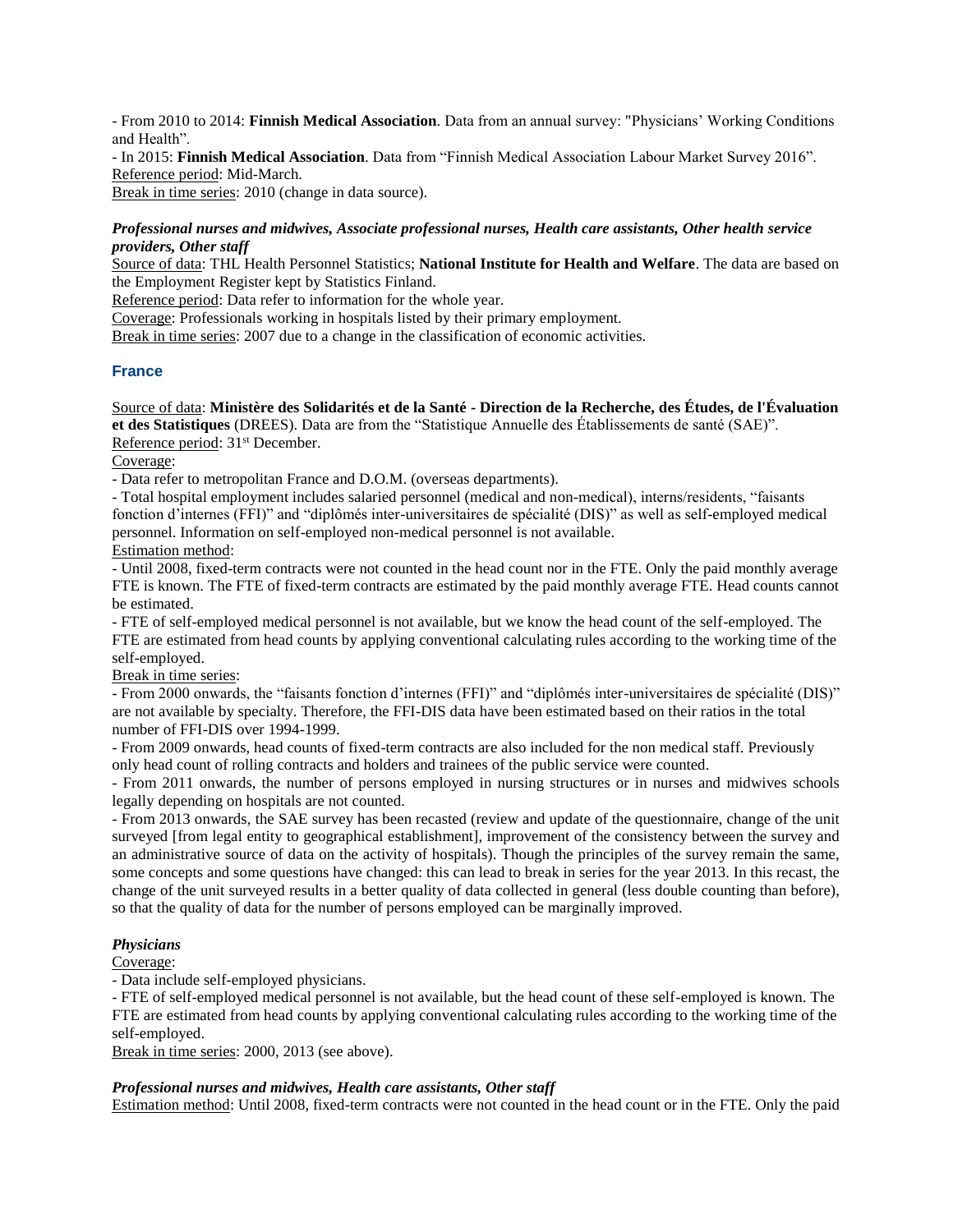monthly average FTE is known. The FTE of fixed-term contracts are estimated by the paid monthly average FTE. Head counts cannot be estimated. Break in time series: 2009, 2011, 2013 (see above).

## *Associate professional nurses*

- The category "associate professional nurses" does not exist in France.

#### *Other health service providers*

Coverage:

- Data include the service contracts with non-employed medical staff.

Estimation method:

- From 2000 onwards, FFI-DIS pharmacists and odontologists have been estimated based on their ratios in total FFI-DIS over 1994-1999.

- Until 2008, fixed-term contracts were not counted in the head count nor in the FTE. Only the paid monthly average FTE is known. The FTE of fixed-term contracts are estimated by the paid monthly average FTE. Head counts cannot be estimated.

- FTE of self-employed medical personnel is not available, but the head count of the self-employed is known. The FTE are estimated from head counts by applying conventional calculating rules according to the working time of the self-employed.

Break in time series: 2000, 2009, 2011, 2013 (see above).

## **Germany**

Source of data: **Federal Statistical Office**, Health Labour Accounts June 2021; special calculation by the Federal Statistical Office[; http://www.destatis.de](http://www.destatis.de/) or [http://www.gbe-bund.de.](http://www.gbe-bund.de/)

Reference period: 31st December.

Coverage:

- Hospital employment comprises employment in all types of hospitals (HP1.1, 1.2 and 1.3) in all sectors (public, not-for-profit and private).

- Included are persons employed in general hospitals, mental health hospitals and prevention and rehabilitation facilities.

- Data on total hospital employment exclude non-employed physicians and non-employed professional nurses and midwives with service-contracts on treatment of hospital patients.

- From 2000 onwards data from Health Labour Accounts have been completely revised. Therefore comparable data before 2000 is not available. Data are rounded to the nearest thousand.

Estimation method: The number of FTE is calculated by adding the full and appropriate proportion of part-time occupied employees. FTE are measured by the number of hours of a standard labour contract.

#### *Physicians*

Coverage:

- Data contain the number of physicians directly employed by a hospital.

- Excluded are physicians with specialty "dental, oral and maxillofacial surgery".

#### *Professional nurses and midwives*

Coverage:

- Data contain the number of professional nurses and midwives directly employed by hospitals.

- Included are professional nurses and midwives with a 3-year education (nurses, paediatric nurses and nurses for the elderly).

- Excluded are associate professional nurses with a 1-year education and students who have not yet graduated.

#### *Associate professional nurses*

Coverage:

- Data contain the number of associate professional nurses directly employed by hospitals.

- Included are associate professional nurses with a 1-year education (auxiliary nurses and auxiliary nurses for the elderly).

- Excluded are professional nurses with a 3-year education, midwives, emergency medical assistants and students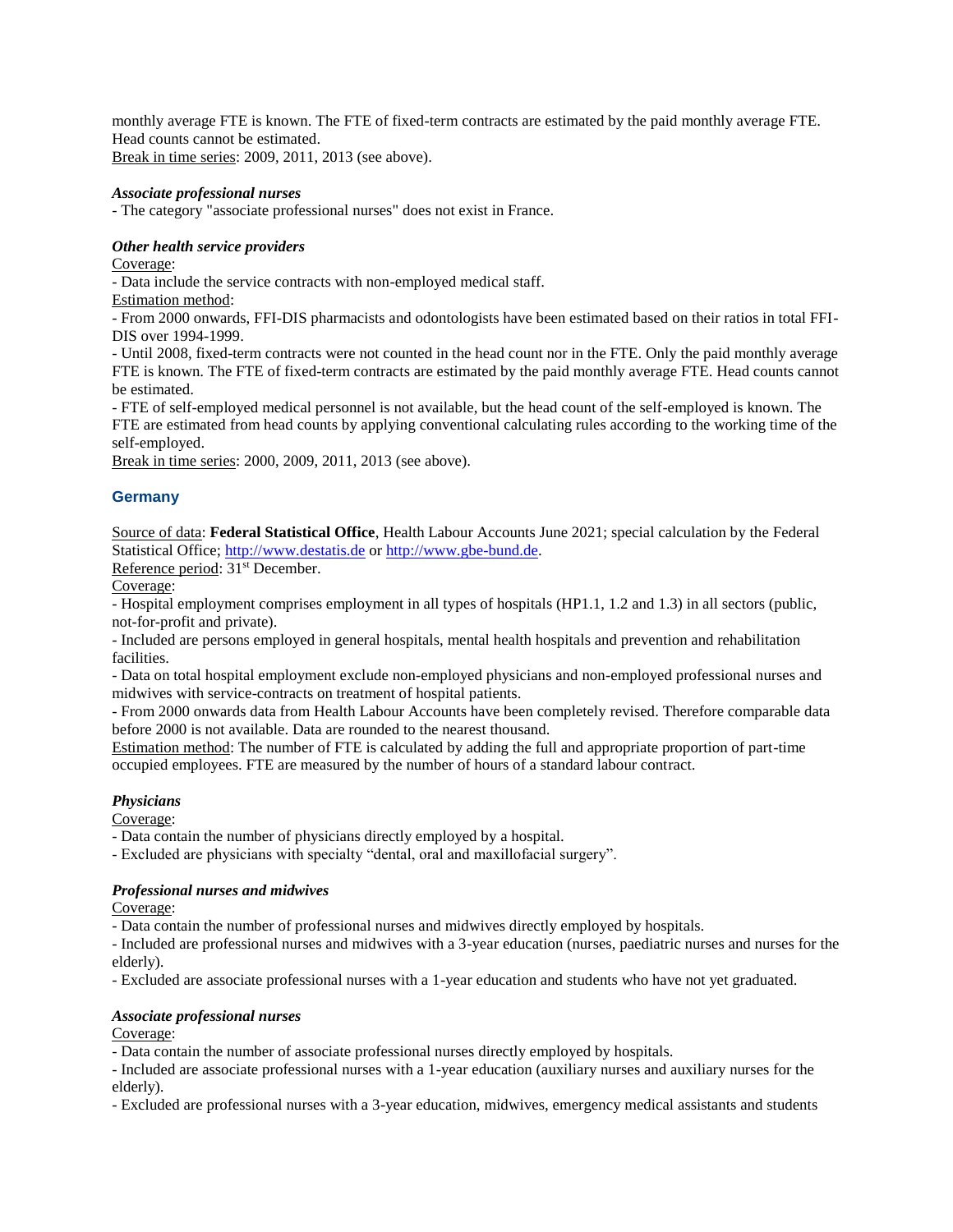who have not yet graduated.

#### *Health care assistants*

- Data not available. (Health care assistants are part of the group "Other health service providers employed in hospital" and cannot be reported separately.)

#### *Other health service providers*

Coverage: Data contain the number of other health professionals (e.g. dentists, physiotherapist, laboratory assistants, emergency medical assistants, health care assistants) working in hospitals and students who have not yet graduated.

#### *Other staff*

Coverage: Data contain the number of other staff employed by hospitals (e.g. cleaning and kitchen staff, craftsmen, secretaries).

#### **Greece**

Source of data: **Hellenic Statistical Authority (EL.STAT.)**. Reference Period: 31<sup>st</sup> December.

#### *Other health service providers*

Coverage: The number of other health professionals employed by hospital includes: pharmacists, physics and radiophysics, psychologists, laboratory assistants, physiotherapists, occupational therapists, and dieticians.

#### *Other staff*

Coverage: Administrative staff is included.

#### **Hungary**

Source of data: **Hungarian Central Statistical Office** (KSH in Hungarian) [www.ksh.hu](http://www.ksh.hu/)**,** "Report on personnel of health service" per ICHA-HP categories: 1.1(General hospitals); 1.2 (Mental health and substance abuse hospitals); 1.3 (Specialty hospitals).

Reference period: 31st December.

Coverage: Includes physicians, nurses, midwives, other health personnel (e.g. pharmacists), health care assistants and other staff.

Method used to calculate the number of full-time equivalents (FTE): FTE employment measured by the number of hours actually or usually worked divided by the average number of hours worked in full-time jobs.

#### **Iceland**

#### Source of data: **The Ministry of Finance and Economic Affairs**.

Reference period: December each year.

Coverage:

- Data exclude service contracts with non-employed health professionals who treat hospital patients (head counts).

- Data refer to persons employed in hospitals referring to health care facilities with 24-hour access to a hospital physician.

#### *Associate professional nurses*

Coverage: Associate professional nurses/practical nurses employed in hospitals.

#### *Health care assistants*

- Data not available. Health care assistants are included in "Other staff employed in hospitals".

#### *Other staff*

Coverage: All others are included except physicians, professional nurses, midwives, associate nurses, and other health service providers employed in hospitals.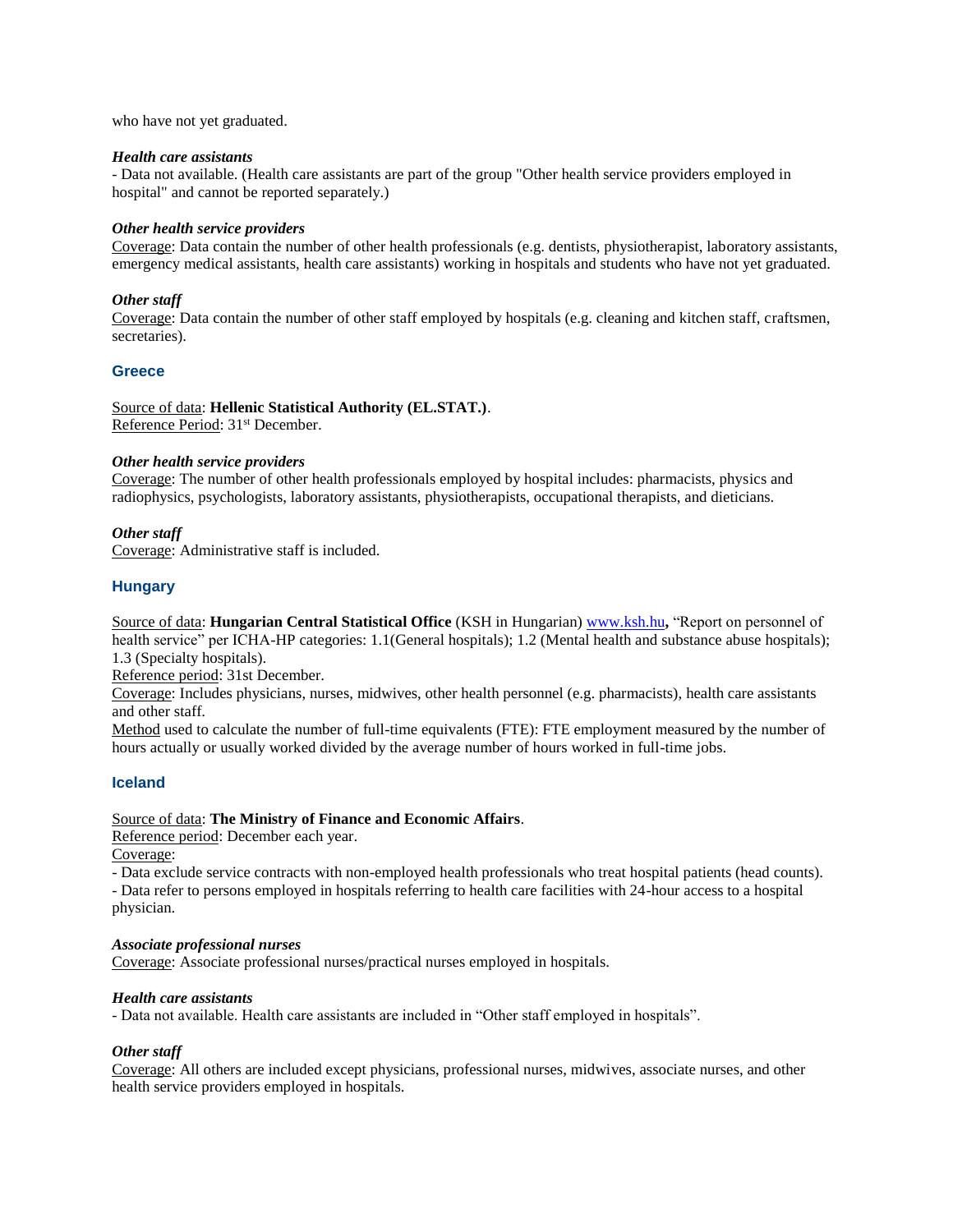## **Ireland**

Source of data: **HR Management Information**, Health Service Executive.

## Reference period: 31st December.

#### Coverage:

- In 2018, the time series have been revised to reflect the following definition: Number of persons employed (head counts), and number of full-time equivalent (FTE) persons employed in Acute Hospital Services.

- Data relates to direct public health service employment & does not include overtime, agency workers or private hospitals.
- All employees under the aegis of Acute Services (excluding Ambulance Services) are included.
- Where appropriate figures are presented as headcount (actual numbers of staff) or whole time equivalent (WTE/ FTE) which adjusts the figures to take account of part-time working.
- Some figures have been restated to reflect up-to-date organisation & grade structures.
- In addition, previous returns reflect a correction in terms of the mapping of post registration nursing students who were incorrectly mapped as they are qualified nursing professionals.
- Associate professional nurses do not feature in the Irish Health Service (Source: HSE, Nursing Services Directorate).

## **Staff are categorised as follows:**

Physicians Consultant Anaesthesia Consultant Dentistry Consultant Emergency Medicine Consultant Intensive Care Medicine Consultant Medicine Consultant Obstetrics & Gynaecology Consultant, Other Consultant Paediatrics Consultant Pathology Consultant Psychiatry Consultant Radiology Consultant Surgery Interns Other Medical Registrar Senior House Officer Senior Registrar Specialist Registrar Professional nurses Advanced Nurse/ Midwife Practitioner Clinical Nurse/ Midwife Manager Clinical Nurse/ Midwife Specialist Director Nursing/Midwifery, Assistant Director of Nursing/Midwifery Graduate Nursing/ Midwifery Nursing Bank Nursing Education/Clinical Other Nursing/ Midwifery Post-registration Nurse Students Public Health Nursing Staff Midwives Staff Nurse [Intellectual Disability] Staff Nurse [Psychiatric] Staff Nurses [General/ Children's] Heath care assistants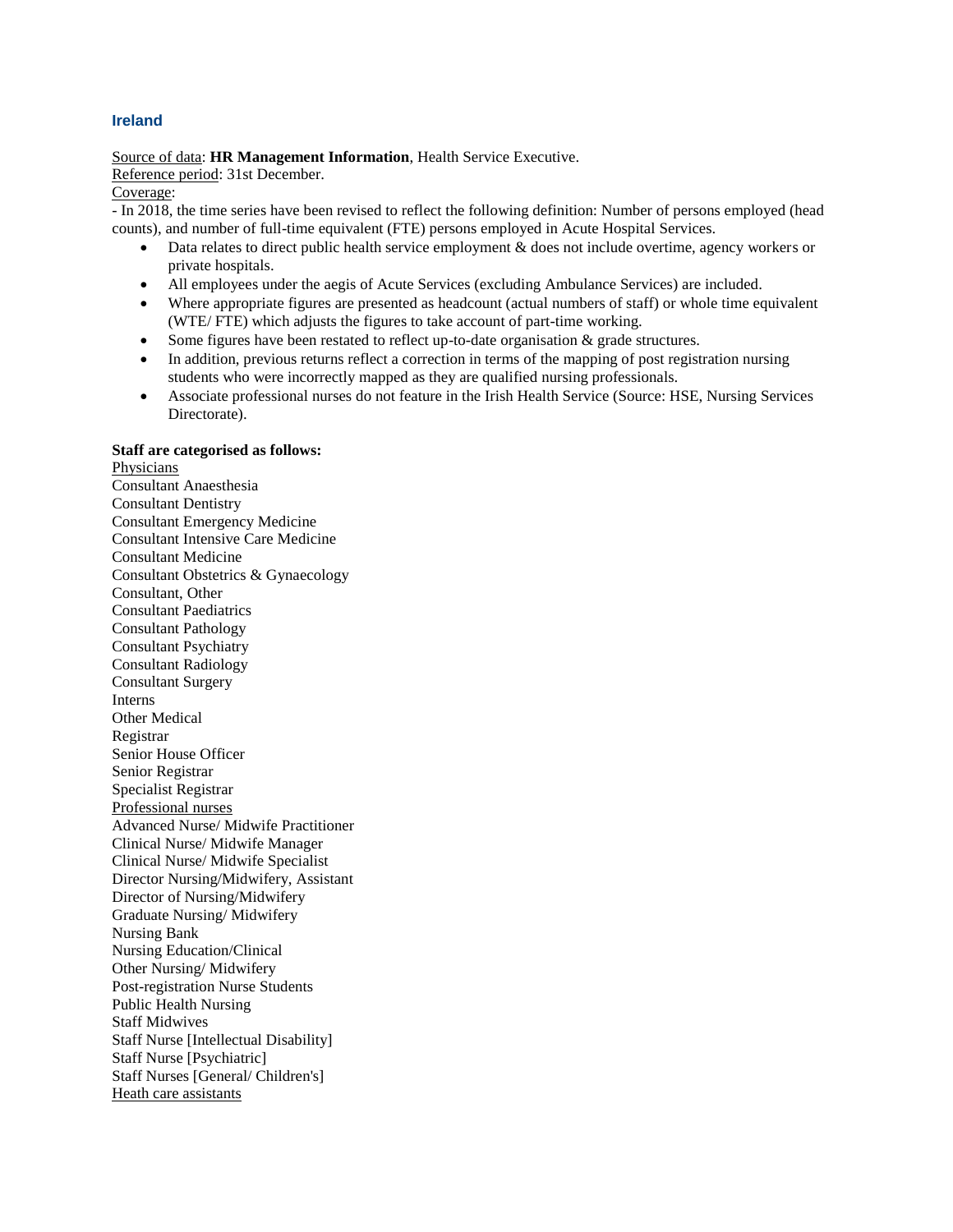HCA, Nurse's Aide, etc. Home Helps Other heath Service providers Ambulance Control Ambulance Officers Audiology Biochemists Clinical Engineering Clinical Measurement Counsellor Therapists Dental Hygienists Dentists **Dietitians Dosimetrists** Health & Social Care Assistants HSCP Trainees/Students Medical Laboratory Occupational Therapists **Orthoptists** Other Care Grades Other Health & Social Care Other Labs & Associated Perfusionists Pharmacy Phlebotomists Physicists Physiotherapists Play Therapists/ Specialists Podiatrists & Chiropodists Pre-Hospital Care (Ambulance) Pre-registration Nurse Students Pre-registration Nursing/ Midwifery Psychologists Radiation Therapists Radiographers Social Care Social Workers Speech & Language Therapists Other hospital staff **Catering** Executive Management General Administrative (III & IV) Household Services Maintenance Middle Management (V-VII) Other Administrative Other Support Portering Senior Management (VIII & GM) Technical Services

## **Israel**

Source of data: The data are based on the Labour Force Survey which is conducted routinely by the **Central Bureau of Statistics** and includes persons who had worked for at least one hour during the week before the survey, for pay, profit or other consideration.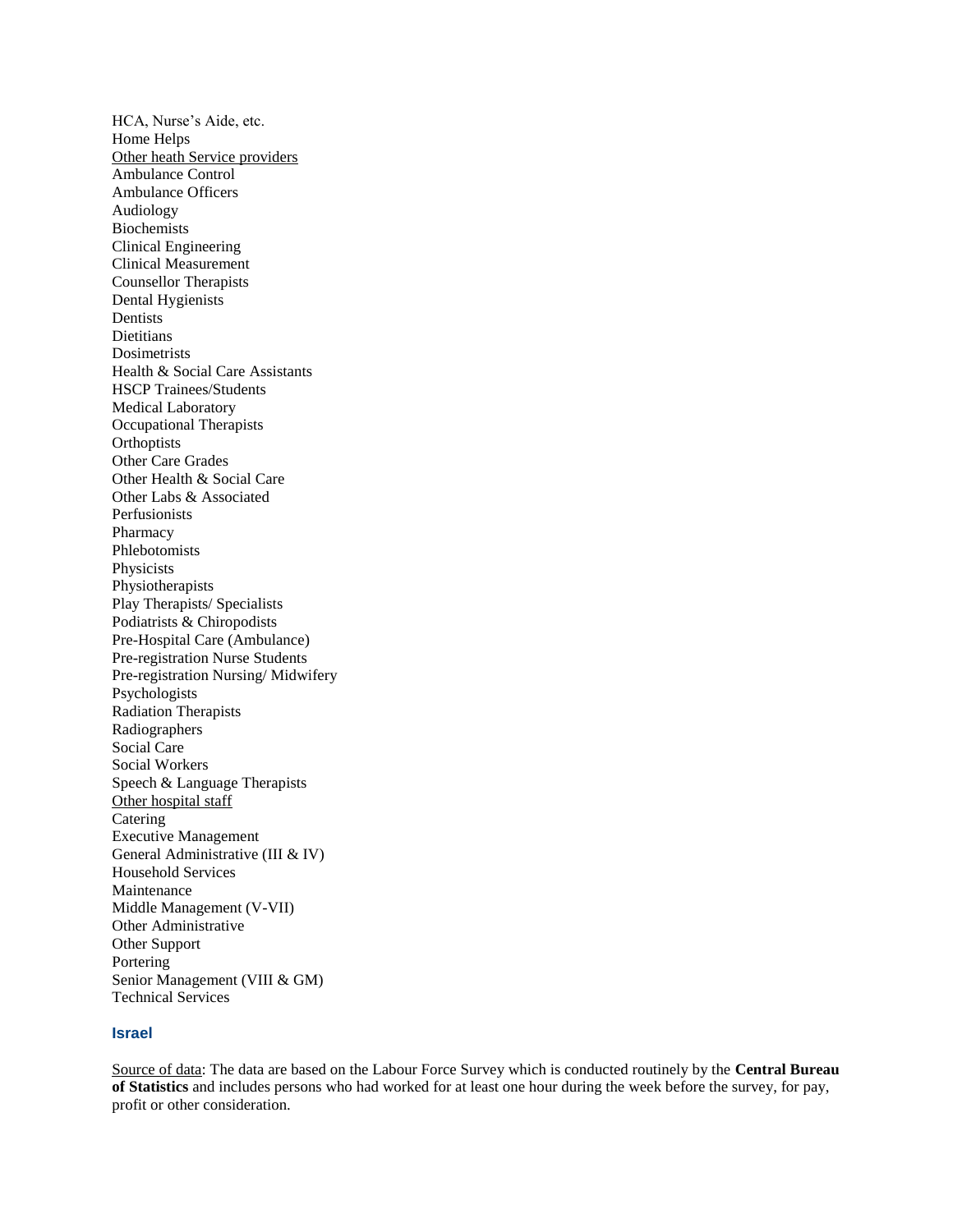#### Estimation method:

- The data are subject to variations due to sample errors and wide confidence intervals.

- Full-time equivalents (FTE) was measured by the number of hours actually worked by health personnel divided by the average hours worked in full-time jobs in Israel.

#### Break in time series: 2012, 2013.

- From January 2012, the **Central Bureau of Statistics** has made a transition from a quarterly system of measuring labour force characteristics to a new and improved system that better suits the latest international recommendations on employment and unemployment – Monthly Labour Force Survey. Therefore the 2012 data refer to the entire labour force (including the military service) and not to the civilian labour force, as it was before.

- In addition to the transition to a monthly survey, in 2012 a new Standard Industrial Classification of Economic Activities based on ISIC was implemented as well as a new Standard Classification of Occupations based on ISCO-08. The numbers for 2012 are still reported according to the previous classifications, but the numbers for 2013 are based on the new classifications.

## Further information:

[http://www.cbs.gov.il/publications/labour\\_survey04/labour\\_force\\_survey/answer\\_question\\_e\\_2012.pdf](http://www.cbs.gov.il/publications/labour_survey04/labour_force_survey/answer_question_e_2012.pdf) and [http://www.cbs.gov.il/publications12/economic\\_activities11/pdf/e\\_print.pdf.](http://www.cbs.gov.il/publications12/economic_activities11/pdf/e_print.pdf)

## *Health care assistants*

Break in time series: 2013. Sanitarians working in hospitals were included in "health care assistants" in the previous classification while according to the new classification they are included in "other health service providers" (explaining the strong decrease in the number of "health care assistants" in 2013).

## *Other health service providers*

Coverage: "Other health service providers employed in hospital" includes dentists, pharmacists, other academic health professionals (as dieticians, physiotherapists, audiologists and speech therapists and other therapists), laboratory assistants, CAM therapists and other health professionals and associate professionals. Break in time series: 2013. Sanitarians working in hospitals were included in "health care assistants" in the previous classification while according to the new classification they are included in "other health service providers" (explaining the strong increase in the number of "other health service providers" in 2013).

Note: The statistical data for Israel are supplied by and under the responsibility of the relevant Israeli authorities. The use of such data by the OECD is without prejudice to the status of the Golan Heights, East Jerusalem and Israeli settlements in the West Bank under the terms of international law.

## **Italy**

Source of data: **Ministry of Health –** General Directorate of digitalisation, health information system and statistics **– Office of Statistics**[. www.salute.gov.it/statistiche.](http://www.salute.gov.it/statistiche)

Reference period: 1<sup>st</sup> January.

Coverage:

- Data available for head counts only.

- Since 2003 data refer to public and private hospitals, including private hospitals not accredited by the National Health Service.

#### *Associate professional nurses*

- In the Italian regulatory system, the category "Associate professional nurses" does not exist.

#### *Health care assistants*

- Data not available. (This category of workers is included in "Other staff employed in hospital").

## **Japan**

Source of data:

From 2017: **Ministry of Health, Labour and Welfare**, Survey of Medical Institution (published every 3 years). Until 2016: **Ministry of Health, Labour and Welfare**, Hospital Report (published annually).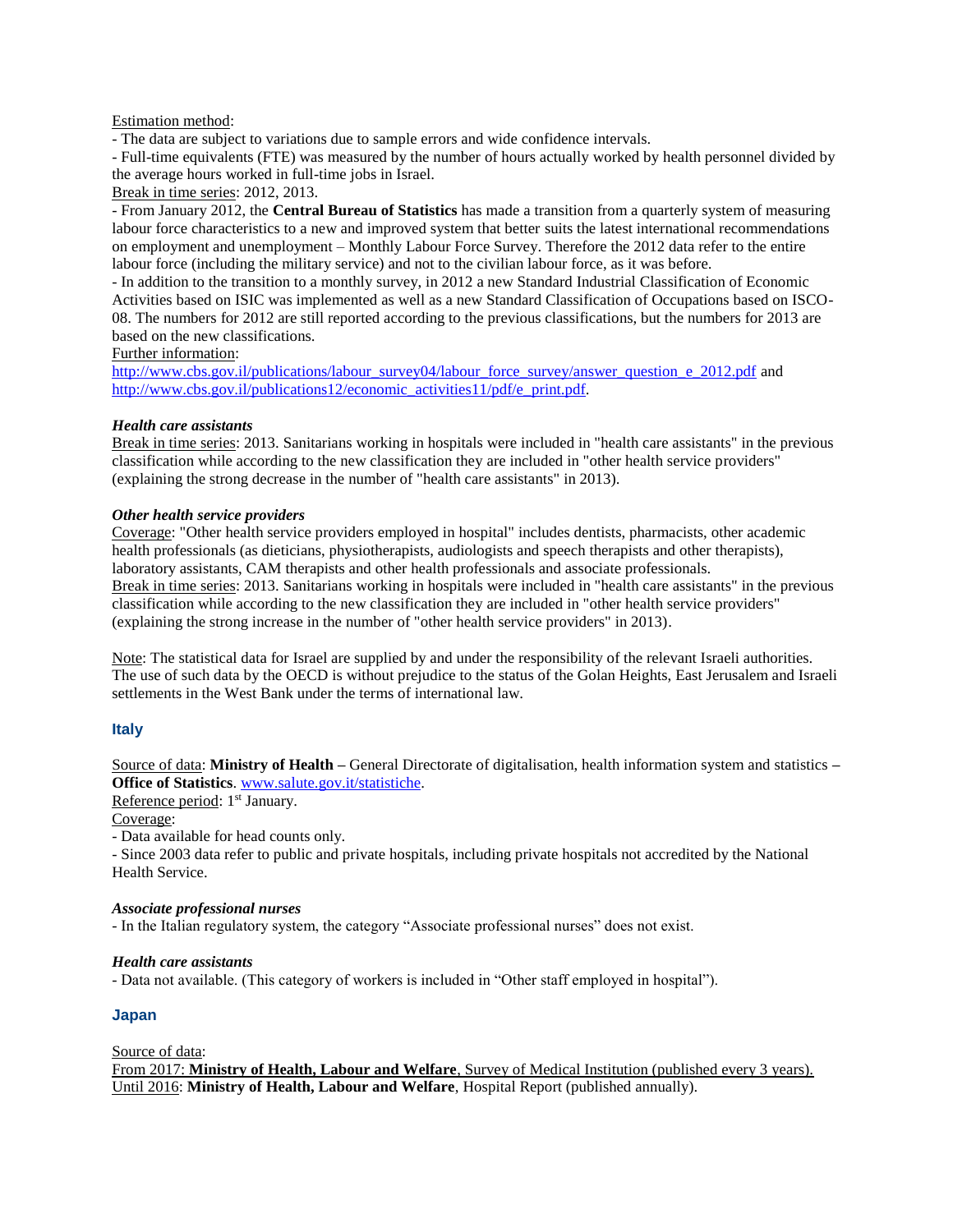#### Coverage:

- Persons employed (including self-employed) in hospitals that are medical institutions with 20 beds or more. - Data for all health professionals are based on a head count until 1986. Data for part-time physicians and part-time dentists have been converted to full time equivalent starting in 1987, and data for other health professionals have been converted to full time equivalent starting in 2002.

#### *Physicians*

Coverage: Physicians employed (including self-employed) in hospitals that are medical institutions with 20 beds or more.

#### *Professional nurses and midwives*

Coverage: Public health nurses, midwives and nurses employed in hospitals that are medical institutions with 20 beds or more.

#### *Associate professional nurses*

Coverage: Assistant nurses employed in hospitals that are medical institutions with 20 beds or more.

#### *Health care assistants*

Coverage: Nursing aid personnel employed in hospitals that are medical institutions with 20 beds or more.

#### *Other health service providers*

Coverage: Persons in the following categories who are employed in hospitals that are medical institutions with 20 beds or more: Dentist, Pharmacist, Physical therapist, Occupational therapist, Orthoptist, Speech therapist, Prosthetist, Dental hygienist, Dental technologist, Clinical radiologist, Clinical x-ray technologist, Clinical laboratory technologist, Health laboratory technician, Clinical engineer, Japanese traditional massage or Massage acupressure therapist, Judo therapist, Senior nutritionist, Nutritionist, Psychiatric social worker, Certified care worker, Nursery staff (from 2017), Other technicians and Medical social worker. Break in time series: 2017. Nursery staff added from 2017 onwards.

#### *Other staff*

Coverage: Persons in the following categories who are employed in hospitals that are medical institutions with 20 beds or more: Administrative staff, and Other staffs.

#### **Korea**

Source of data: **Health Insurance Review & Assessment Service**, Health care resources by provider. Coverage:

- Medical institutions equipped with at least 30 beds.

- Hospital employees: all employees working in the hospitals (full time positions and contract employees).

#### *Professional nurses and midwives, Associate professional nurses*

Break in time series: 2016. There is a break in the time series because of a new reporting system for health employment as of 2016.

#### *Other health service providers*

Coverage: Includes medical laboratory technologists, radiologists, technologists, dental technologists, dental hygienists, medical record administrators, isotope handlers, supervisors of radiation isotope, nutritionists, refrigerating handlers of hematopoietic stem cell, health insurance administrators, dentists, pharmacists, physical therapists, and occupational therapists.

Break in time series: 2012. Health insurance administrators are excluded from 2012.

#### *Other staff*

Coverage: Includes cooks, hospital administrators, social workers, etc. Break in time series: 2012. Hospital administrators are excluded from 2012.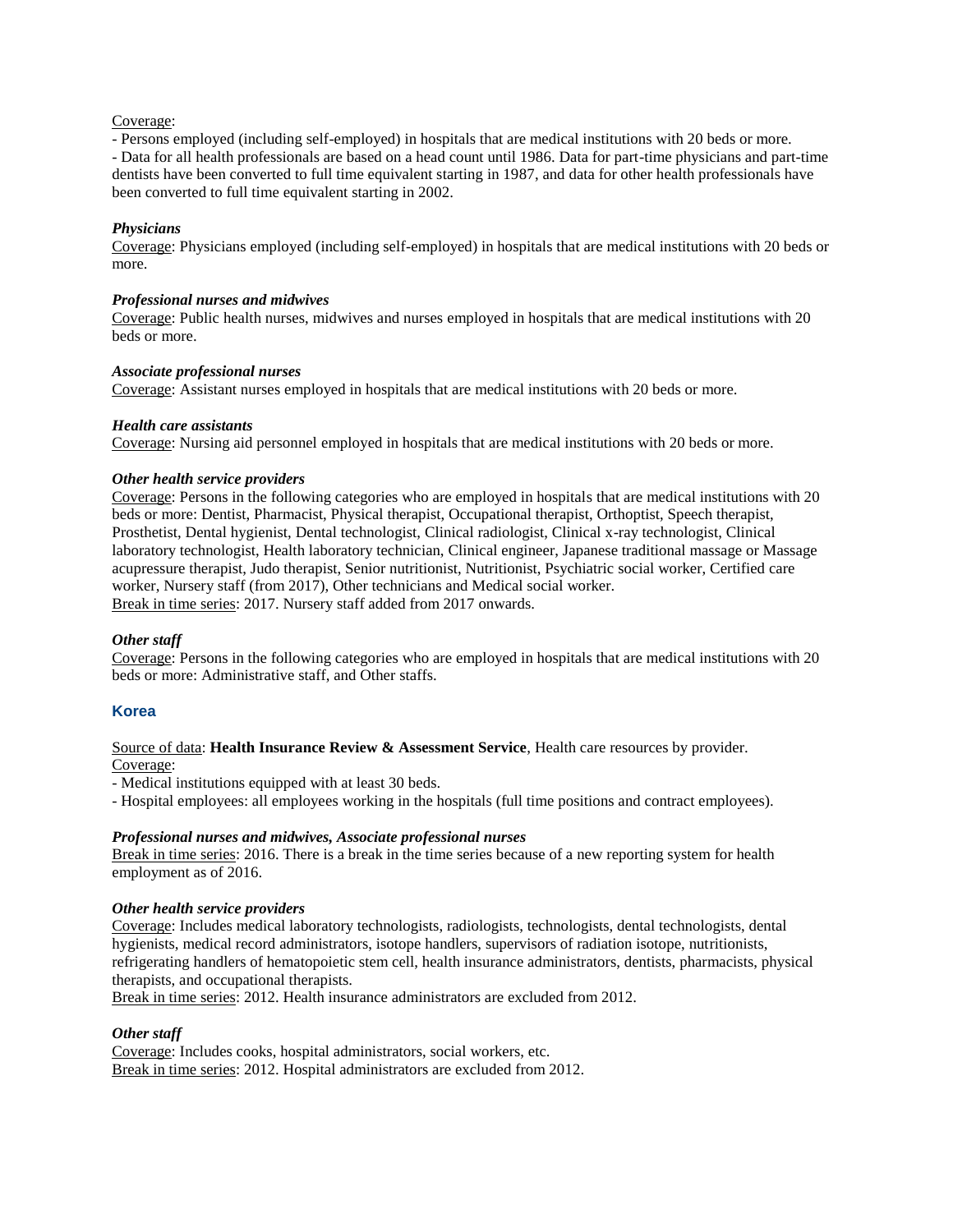## **Latvia**

#### Source of data: **Centre for Disease Prevention and Control**; Statistical Report.

Reference period: 31 December.

Note: Data for full-time equivalent (FTE) not available.

Break in time series: 2018. The variations observed in 2018 for health care assistants, other health service providers and other health service providers may be explained by changes in data collection and format of the statistical report, as well as with the registration of new specialties in the Medical Persons' Register.

## *Associate professional nurses*

Data not available. (Within the Latvian Statistical System data on nurses are not completely comparable and compatible with requirements (practising nurses/professionally active nurses/nurses licensed to practise). Health statistics data from the Health Economic Center and the Health Inspectorate include information on nurses in the main job distinguishing between nurses with secondary medical education and nurses with higher education. Latvia has no practice in publication of information about nurses according to the ISCO-88 classification for all nurses authorised to carry out professional activity regardless of the level of education. Thus, nursing care staff breakdown in Professional and Associate professional nurses is not possible, and all nurses are included in group Professional nurses.)

## *Other health service providers*

Note: There is no specific explanation regarding the increase by 10% in the number of "other health service providers employed in hospital" in 2014, but it could be caused by data reporting problems.

## **Lithuania**

Source of data: **Health Information Centre of Institute of Hygiene**, data of entire annual survey of health establishments.

Reference period: 31st December

Coverage:

- Data for all hospitals excluding nursing hospitals. Service contracts with non-employed health professionals are excluded.

- The Annual survey collection includes data on physical persons and full time equivalents. For physical persons: a person is included only if this institution is the main job for this person. If a person is working in several institutions he/she will be presented as a physical person only once. But FTE will be presented for the person in every institution he works.

- For full time equivalents data on contractual working hours is presented in annual survey: an employee with a fulltime employment contract is counted as 1 FTE; depending on the contractual hours an employee could work 0.25, 0.5, 0.75, 1.25, 1.5 FTE.

- Full time equivalents data is higher than head count data. Very often in Lithuania medical specialists (especially physicians) and some other employees are working more than 1 staff (1.25 or 1.5).

## *Associate professional nurses*

- There is no such category in Lithuania.

## **Luxembourg**

#### *Total hospital employment*

Source of data:

- Head Counts (2005-2006): Administrative database on social security registration, survey on physicians working in hospitals (**IGSS**), provider registration database (**National Health Insurance**).

- Full Time Equivalents (1999-2008): **National Health Insurance**.

Coverage: **Head counts**:

- The definition of heath employment is linked to the SHA provider classification of HP1.

- About half of the hospitals have subcontracting contracts for the cleaning and kitchen auxiliary services. People providing these services are not included.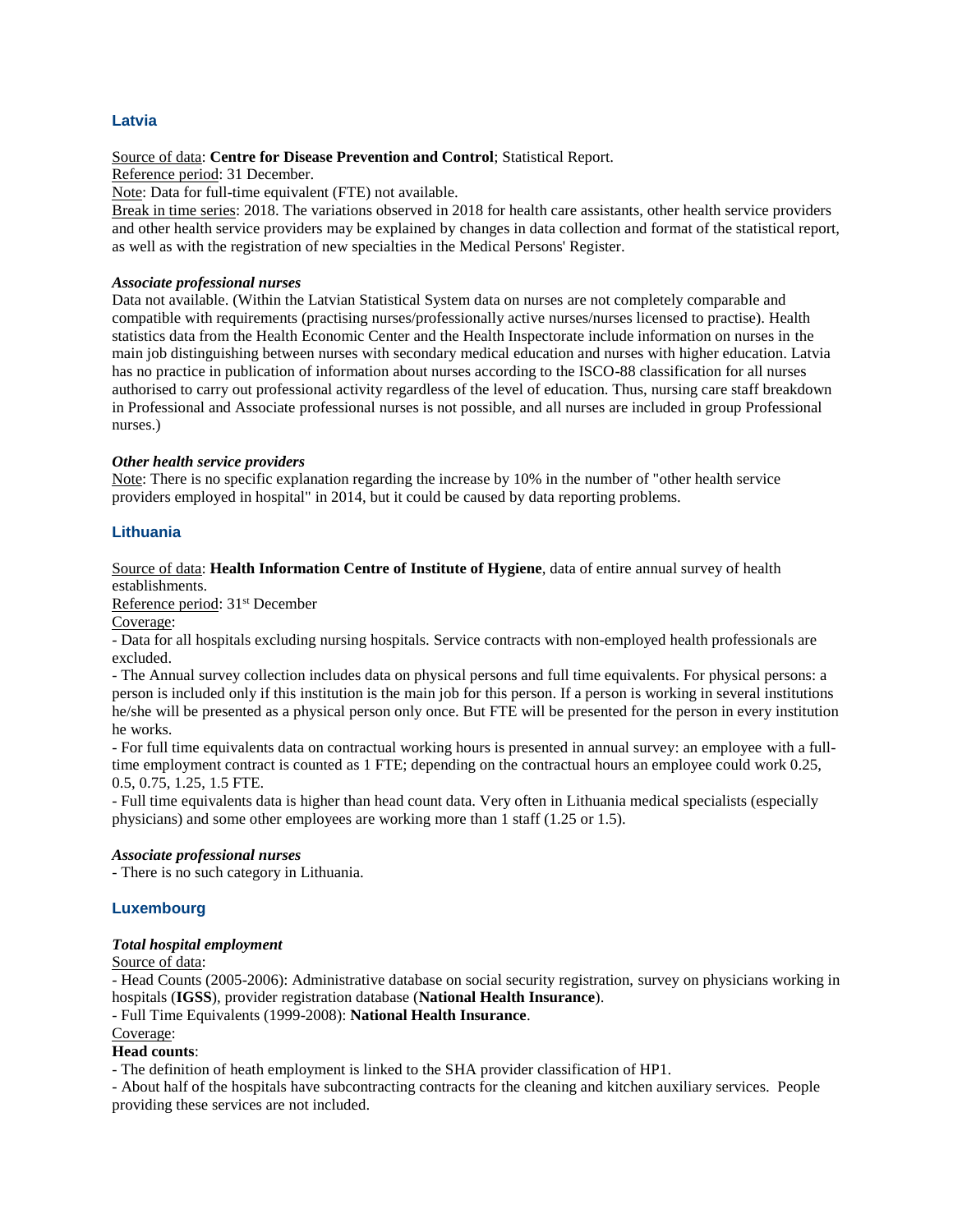#### **Full Time Equivalents**:

- Doctors are not included, since almost all doctors have private offices and it is very difficult to make the link with hospitals based on administrative sources.

- Approximately half of the hospitals have subcontracting contracts for the cleaning and kitchen auxiliary services. People providing these services are not included.

- The staff of the specialised institution 'Centre National de Rééducation Fonctionnelle et de Réadaptation de Hamm' is included in data from 2002.

- In 2003: The opening of a general hospital replaced two old private hospitals in July 2003.

- Data for 2008 are estimated.

- In 2008: There was no negotiated staff for some of the hospitals. The rate indicated for "total hospital staff" has been calculated with the staff negotiated for the previous year (for those hospitals only) and should be considered as provisional.

## *Physicians, Other health service providers, Other staff*

- Data not available.

*Professional nurses and midwives, Associate professional nurses, Health care assistants* Source of data: **Direction de la santé**, service des statistiques. Reference period: 31<sup>st</sup> December.

## **Mexico**

Source of data: **Ministry of Health**. 2012 to 2019 data are taken from the National Health Information System (SINAIS). In the case of the private sector, for 2012 to 2019 the data are taken from the **National Institute of Statistics and Geography** (INEGI). National Survey on Medical units with Inpatient Hospital Services. Coverage:

- Head count data. Excludes non-practising physicians, retired professionals and professionals working abroad. Includes professionals who are foreigners. Includes interns and residents.

- The data presented include public and private human resources from the Hospitals health sector.

- In the case of private providers, personnel on the payroll and personnel in special agreement are included.

- Some double counting may occur as physicians can work in the public and private sector simultaneously.

## **Netherlands**

#### Source of data: **Statistics Netherlands**.

- 2012 onwards: Data based on **BIG Register** (register of (para)medical professions); **SSB database** (microintegrated database of Statistics Netherlands with data from the municipal register, tax register, social security, and business register).

- 2006-2011: **Annual reports social account**.

- 2002-2005: **Prismant survey**.
- 1980-2001: Survey.

Coverage: Does not include self-employed medical specialists who work in the hospital.

Estimation method:

- Since 1999: The data have been distributed among 1) physicians (based on the BIG register) 2) nurses and midwives (based on the BIG register) 3) Health care assistants (based on LFS estimates for ISCO 5132) 4) other employees (up till 2009 further distribution was possible to other health service providers and other staff using the annual reports social account).

- Until 2005: The figures present persons employed (FTEs) in general, university and specialised hospitals, including mental hospitals. The data are based on an annual questionnaire among hospitals. All persons paid by the institution, both persons on the payroll and those who are paid by the institution in another way (temporary employees, employees of employment agencies), are included. This means that administrative staff, technicians, maintenance staff, etc., when paid directly by the institution, are included. On the other hand, medical specialists are not all included as these are often self-employed or organised in partnerships per specialty.

- The increase between 1997 and 1998 is due to the inclusion of (out-patient) mental health care institutions that have been merged with mental hospitals into integrated mental hospital institutions. Moreover, the data now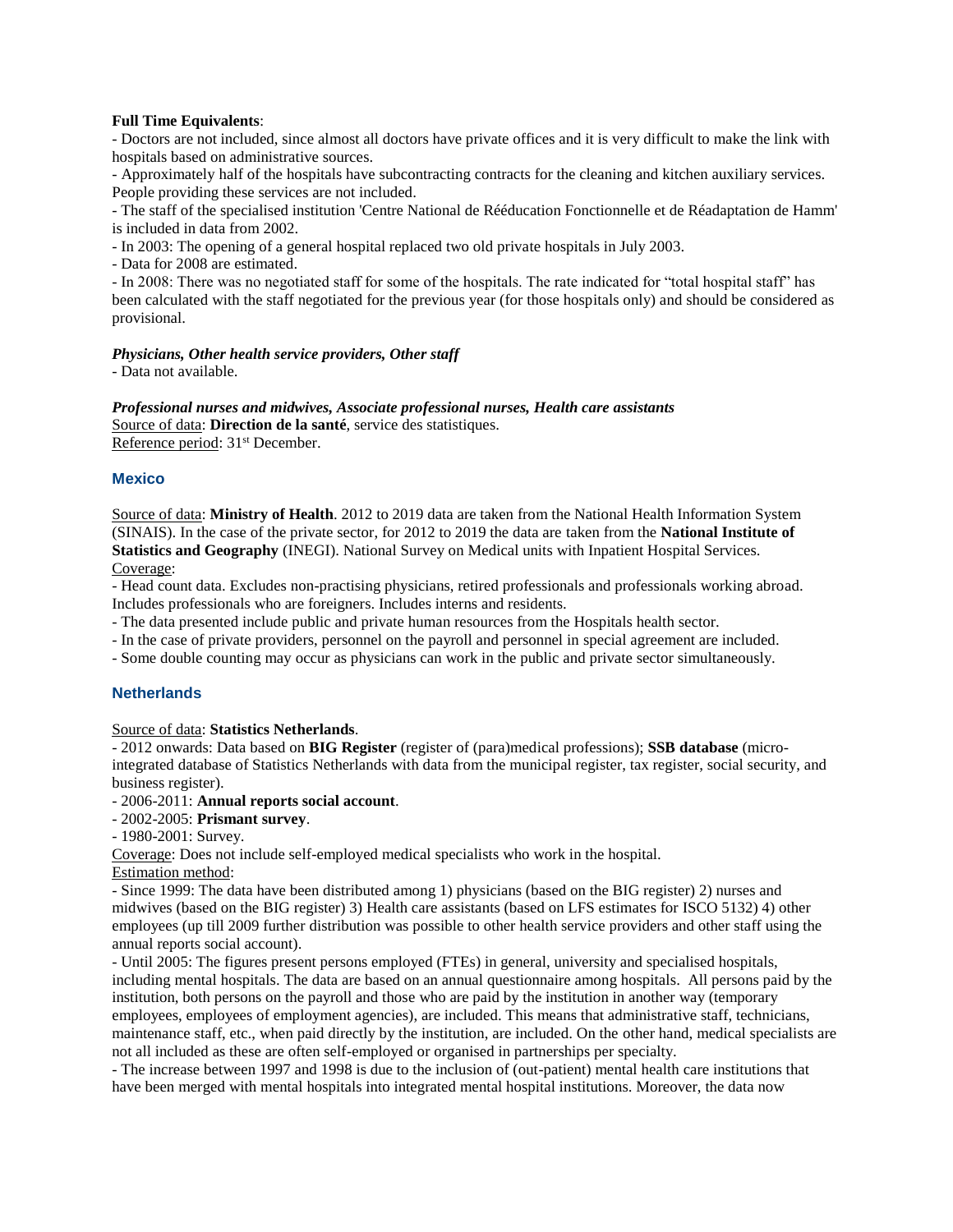comprise annual averages and are no longer data per 31 December.

Break in time series:

- 2002, 2006 and 2012 due to changes in the source.

- 2014: due to obligatory reregistration the number of nurses and midwives (and physiotherapists) is lowered substantially.

## *Professional nurses and midwives, Associate professional nurses*

Coverage: No distinction could be made between qualified nurses and associate nurses. Therefore, all nurses have been reported in the number of professional nurses and midwives.

Break in time series: In 2014, the number of nurses and midwives (and physiotherapists) was lowered substantially due to obligatory reregistration.

## *Other health service providers, Other staff*

Coverage: "Other staff employed in hospitals" includes students in nursing and caring that work in the hospital. Since 2010, they are included in other health service providers.

Break in time series: Since 2010, the data previously reported under "Other staff employed in hospitals" are included under "Other health service providers employed in hospitals".

## **New Zealand**

## *Total hospital employment*

- Data not available.

Note: The health system in New Zealand is characterised by universal healthcare. The health system is predominantly funded with an estimated 83.2% (2010) in health expenditure coming from public sources. A separate publicly funded accident and compensation insurance scheme known as ACC funds accident related care, which accounts for an estimated 8.4% of expenditure. Twenty publicly owned District Health Boards (DHBs) are funded to undertake planning for all publicly funded health services for their geographic populations and to ensure their delivery. DHB own public hospitals, and they themselves deliver a wide range of services. Only data related to DHB employed personnel are available in the New Zealand. (Data have been provided for DHB employed personnel by category of personnel).

# **Headcount and FTE data (from 2019 onwards):** *Physicians, Professional nurses and midwives, Associate professional nurses, Health care assistants, Other health service providers, Other staff*

## Source of data: **Central Region's Technical Advisory Services Limited (TAS) from the Health Workforce Information Programme (HWIP)**.

Reference period: Headcount data on 30 September.

Coverage:

- DHB employed personnel, including public hospital staff and some DHB employees who work in the community.

- Private hospital employment is not covered.

- The data reported to OECD collect a snap-shot of the DHB employed workforce using the following criteria:

 a) 'Employed' means those who have more than zero contracted hours (i.e. not in casual employment), excluding those on parental leave, those on leave without pay and self-employed contractors;

- b) Only staff employed on the reporting date (30 September) are included;
- c) All FTE figures are Contracted FTE (2086 hours per annum).

Break in time series: 2019.

# **Headcount data (from 2010 to 2018):** *Physicians, Professional nurses and midwives, Associate professional nurses, Health care assistants, Other health service providers, Other staff*

## Source of data: **DHB Shared Services, DHB Workforce Information (DHBWI) from the Health Workforce Information Programme (HWIP)**.

Reference period: Headcount data on 30 June.

Coverage:

- DHB employed personnel only.

- The data reported to OECD collect a snap-shot of the DHB employed workforce using the following criteria:
- a) 'Employed' means those who have more than zero contracted hours;
- b) Do not have a 'leaving date' prior to or equal to the 30<sup>th</sup> June, i.e. they were actively employed on the reporting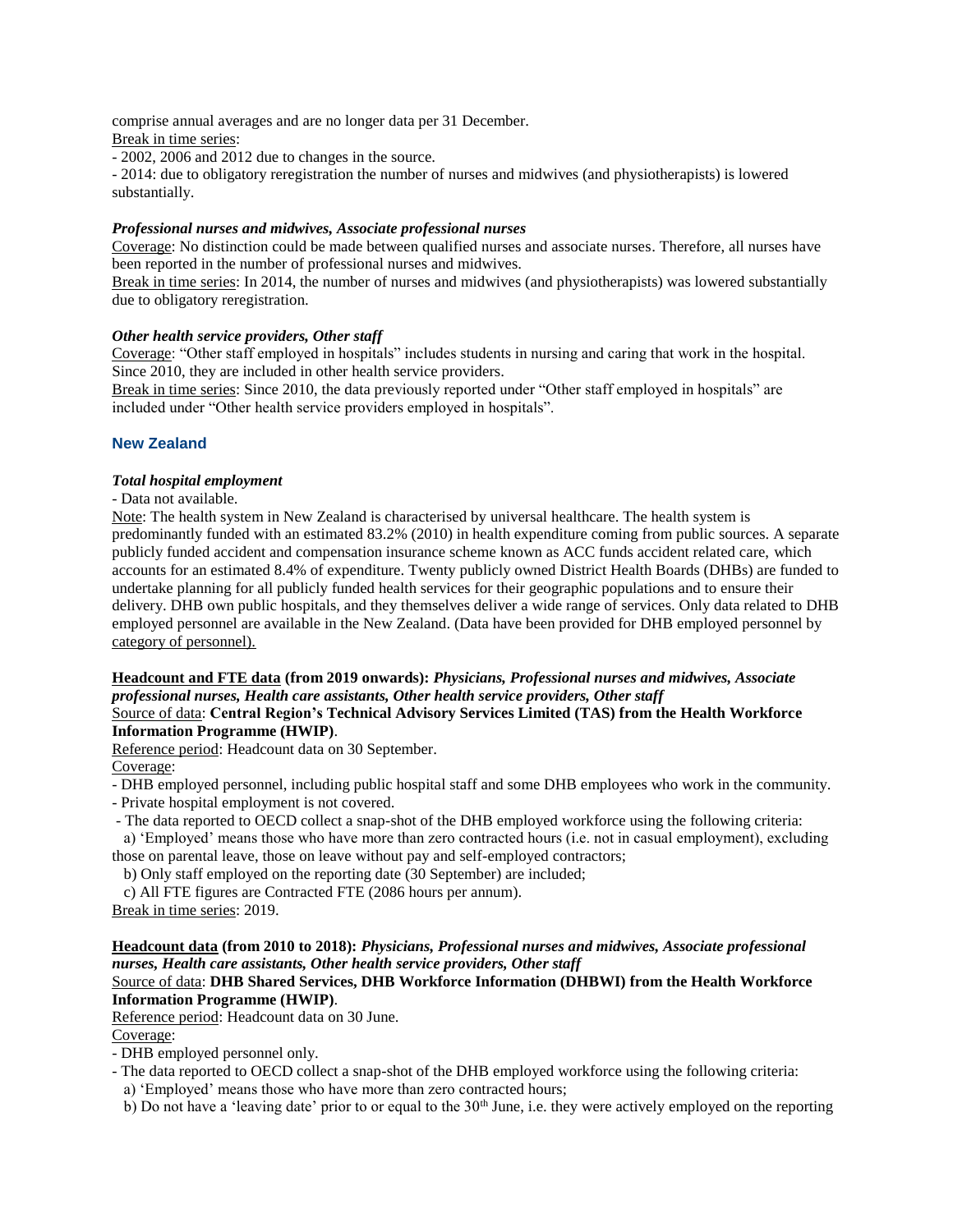date;

c) Do not have "Leave" in their job title (i.e. those on long term leave).

## **FTE data:** *Physicians, Professional nurses and midwives, Associate professional nurses, Health care assistants* **a) Data from 2008 to 2018**

## Source of data: **Ministry of Health**.

Reference period: FTE data are at 30 November each year, except 2012 onwards which is 30 September. Coverage:

- DHB (District Health Boards) employed personnel only.

- Figures provided used the Employed FTE methodology:

- Employed FTE counts the number of staff up to a maximum of 1.0 FTE based on their contracted number of hours compared to a 40-hour week.

- Part time and casual staff paid via payroll are included.
- Overtime is excluded from this calculation.

- *Physicians*: Medical personnel includes: Senior Medical Officers (SMOs), Medical Officer of Specialist Service (MOSS), General Practitioners, Registrars, House Officers and House Surgeons, and Probationers and Interns. Figures provided are for medical personnel submitted by DHBs in accordance with the DHB/Ministry of Health Common Chart of Accounts classification system.

- *Professional nurses and midwives*: Nursing and Midwifery personnel includes: Senior Nurses, Nurse Practitioners, Registered Nurses, Registered Midwives, and Internal Bureau Nurses. Figures provided are for nursing and midwife personnel submitted by DHBs in accordance with the DHB/Ministry of Health Common Chart of Accounts classification system.

- *Associate professional nurses*: Associate professional personnel includes: Enrolled Nurses. Figures provided are for Enrolled Nurses submitted by DHBs in accordance with the DHB/Ministry of Health Common Chart of Accounts classification system.

- *Health care assistants*: Health Care Assistants personnel includes: Health Assistants. Figures provided are for Health Assistants submitted by DHBs in accordance with the DHB/Ministry of Health Common Chart of Accounts classification system.

Break in time series: 2008.

- From 2008 onwards, the source is still the "DHB monthly financial templates" but the definition of FTE has been changed to that of the concept of 'Employed FTEs' for physicians, nurses, midwives and health care assistants.

- *Professional nurses and midwives*: Associate professional nurses and health care assistants are included until 2007 and excluded since 2008.

#### **b) Data up to 2007**

## Source of data: **Ministry of Health: DHB monthly financial templates**.

Reference period: FTE data are as of 30 June each year.

Coverage:

- DHB employed personnel only.

- *Physicians*: Figures provided are for medical personnel.

- *Professional nurses and midwives*: Figures provided are for nursing personnel, which includes senior nurses,

registered nurses, enrolled nurses, registered midwives, internal bureau nurses and health service assistants.

- *Associate professional nurses*, *Health care assistants*: Data not available. (Data cannot be provided separately and are included in Professional nurses and midwives employed in hospital).

- Hospital employment numbers are based on provider arm only FTEs; the number of staff employed in the DHB Governance arm does not have a material effect on the results.

- Information does not count vacancies.

- Excludes private hospital employees.

- The figures for 30 June 2002 through 30 June 2007 represent the FTE total as of that date.

- Note: Public hospitals only.

#### Estimation method:

- Hospital employment numbers are based on the average accrued FTEs; this method takes the total number of hours worked (including overtime) and divides by 40 hours - a usual working week.

Break in time series: 2007. The average accrued FTE method was introduced on 1 July 2006; prior to this there was not a standardised method of reporting staff numbers. (As FTEs data provided relate to financial years (July to following June), the impact of this change was in the 2007 year.)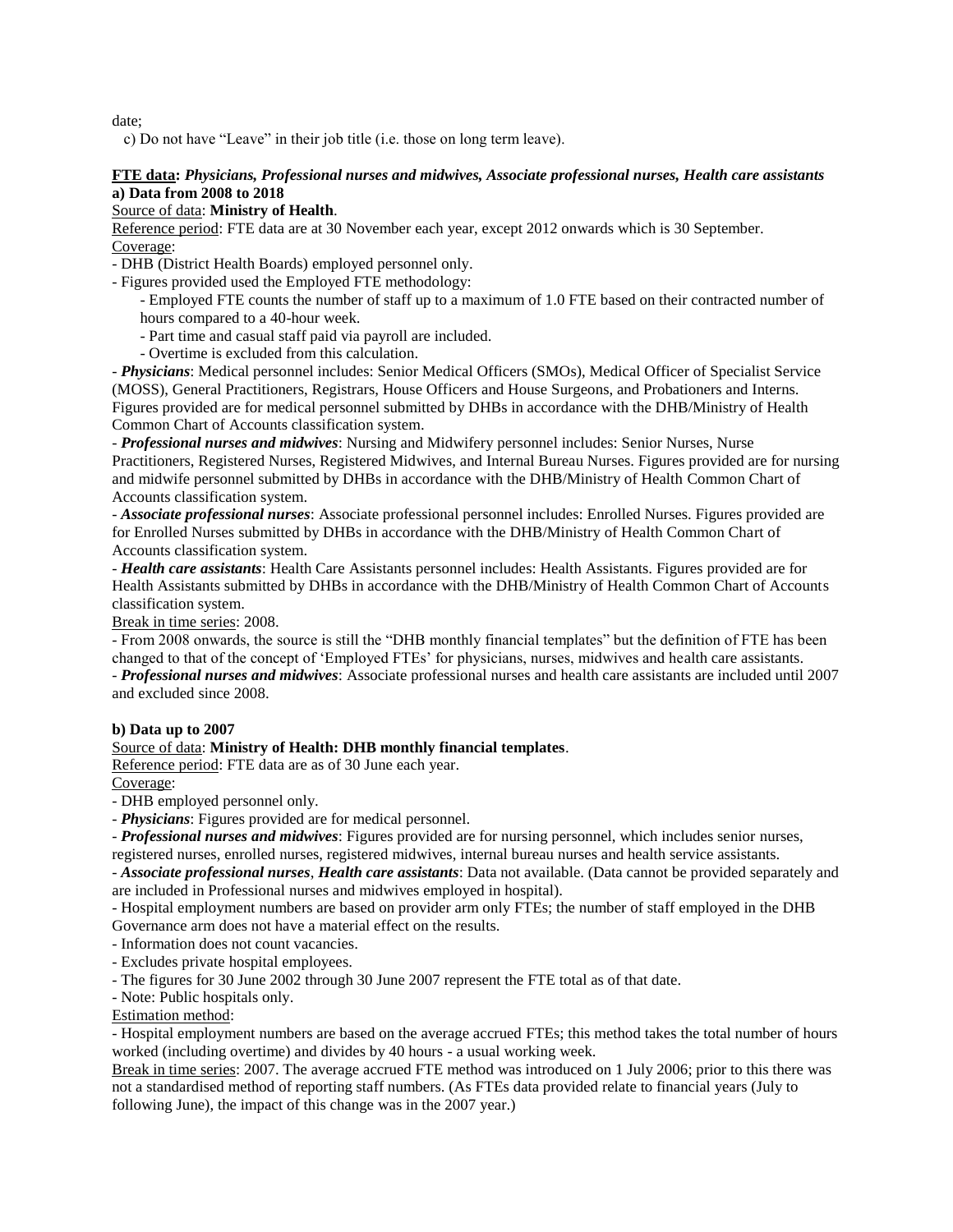## **FTE data:** *Other health service providers, Other staff*

#### **a) Data from 2010 to 2018**

## Source of data: **DHB Shared Services, DHB Workforce Information (DHBWI) from the Health Workforce Information Programme (HWIP)**.

Reference period: FTEs data on 30 June.

## Coverage:

- DHB (District Health Boards) employed personnel only

- The data reported to OECD collects a snap-shot of the DHB employed workforce using the following criteria:
	- a) 'Employed' means those who have more than zero contracted hours;

b) Do not have a 'leaving date' prior to or equal to the  $30<sup>th</sup>$  June, i.e. they were actively employed on the reporting date;

c) Do not have "Leave" in their job title (i.e. those on long term leave).

- The FTE is calculated by using the Total Contracted Hours variable (this records the annual contracted hours for that employee) and dividing by 2086 hours.

- As DHBWI uses snap-shot data there is no averaging over time for FTEs. This means that DHBWI have not reported on: a) casual workers (as they will have zero contracted hours DHBWI could only report headcount and not FTE at this stage) – typically >10% for large DHBs and <10% for small DHBs; and b) contractors – as they would often not show on the DHB's HR Information System.

Break in time series: Break in 2010 for FTEs data, due to change in data source.

## **b) Data up to 2009**

## Source of data: **Ministry of Health: DHB monthly financial templates**.

Reference period: FTEs data are as of 30 June each year.

Coverage:

- DHB employed personnel only.

- Allied Health.

- Hospital employment numbers are based on provider arm only FTEs; the number of staff employed in the DHB Governance arm does not have a material effect on the results.

- Information does not count vacancies.

- Excludes private hospital employees.

- The figures for 30 June 2002 through 30 June 2007 represent the FTE total as of that date, while the FTE figures from 30 June 2008 represent the year to date average.

- Note: Public hospitals only.

Estimation method:

- Hospital employment numbers are based on the average accrued FTEs; this method takes the total number of hours worked (including overtime) and divides by 40 hours - a usual working week.

Break in time series: 2007. The average accrued FTE method was introduced on 1 July 2006; prior to this there was not a standardised method of reporting staff numbers. (As FTEs data provided relate to financial years (July to following June), the impact of this change was in the 2007 year.)

# **Norway**

Source of data: **Statistics Norway**; Register-based statistics on employment of health-care personnel.

Reference period: 3rd week of November.

Deviation from the definition: Data refer to economically active professionals.

Coverage:

- The figures provided give the number of practising personnel within HP1. There is no guarantee that these professionals actually work in patient care as data refer to education the individuals have rather than the job they hold within the HP structure.

- The health sector in Norway underwent a large reorganisation in 2001. Figures are therefore provided from 2002. Break in time series: 2009, 2015.

- 2009: New calculation method.

- As from 2015, the register-based employment statistics will be based on a new data source for employees. Until the end of 2014, the main data source was The Central Register on Employers and Employees (EE register), produced by the Norwegian Labour and Welfare Organisation (NAV). In 2015, this reporting to NAV was coordinated with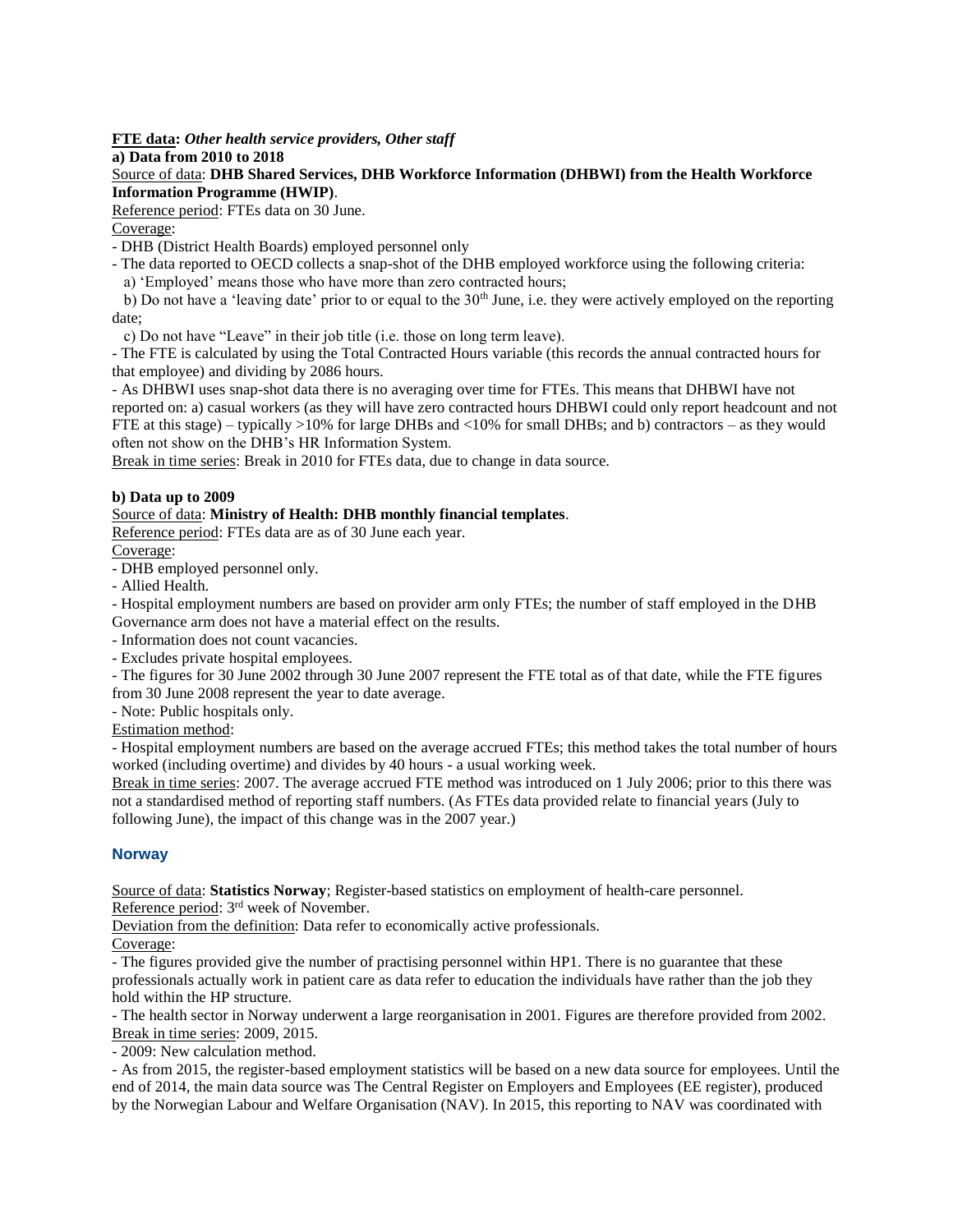the reporting of earnings and personnel data to the Tax Administration and Statistics Norway. This common reporting system is called "a-ordningen" (the a-system).

#### *Associate professional nurses*

Norway has no occupation corresponding to ISCO-08 code 3221.

#### *Other health service providers, Other staff*

Break in time series: 2005. Until 2004, "other staff" (head count) include other health service providers (reported separately as of 2005).

## **Poland**

#### *Total hospital employment, Associate professional nurses, Health care assistants, Other health service providers, Other staff*

- Data not available.

## *Physicians, Professional nurses and midwives*

Source of data: **Ministry of Health**.

Coverage:

- Due to the possibility of physicians, midwives and nurses working in several places, the data may be duplicated.

- Excludes physicians, midwives and nurses employed in hospitals founded by the Ministry of Interior and Administration.

## **Portugal**

## Source of data: **National Statistical Office - Survey on Hospitals**.

Reference period: 31<sup>st</sup> December.

Coverage:

- The Hospital Survey began in 1985. This survey covers the whole range of hospitals acting in Portugal: hospitals managed by the National Health Service (public hospitals with universal access), non-public state hospitals (military and prison) and private hospitals.

- Information on full time equivalents is not available.

Break in time series: 1999.

- In 1999, a methodological change occurred in this survey. Information regarding qualified nurses and midwives, associate professional nurses and caring staff became available from then on. Before 1999, these data were included in "Other health professionals employed in hospital" and "Other staff employed in hospital". Therefore, there is a break in these series in 1999.

#### *Physicians*

Coverage: Includes all physicians employed in hospital.

## *Professional nurses and midwives*

Coverage: Includes all specialised nurses employed in hospital since 1999.

#### *Associate professional nurses*

- The category "Associate professional nurse" does not exist in Portugal.

#### *Health care assistants*

Coverage: Includes all "other nursing staff" (nurse's assistants and medical care assistants) employed by hospitals since 1999.

- The 2011 numbers of health care assistants and other staff employed in hospital have been estimated by the OECD Secretariat (to eliminate the break due to a partial switch between both categories in 2011).

#### *Other health service providers*

Coverage: Includes "technical diagnosis and therapeutic staff" and "senior health technician staff". Break in time series: 1999.

- In 1999, a methodological change occurred in this survey. Information regarding qualified nurses and midwives,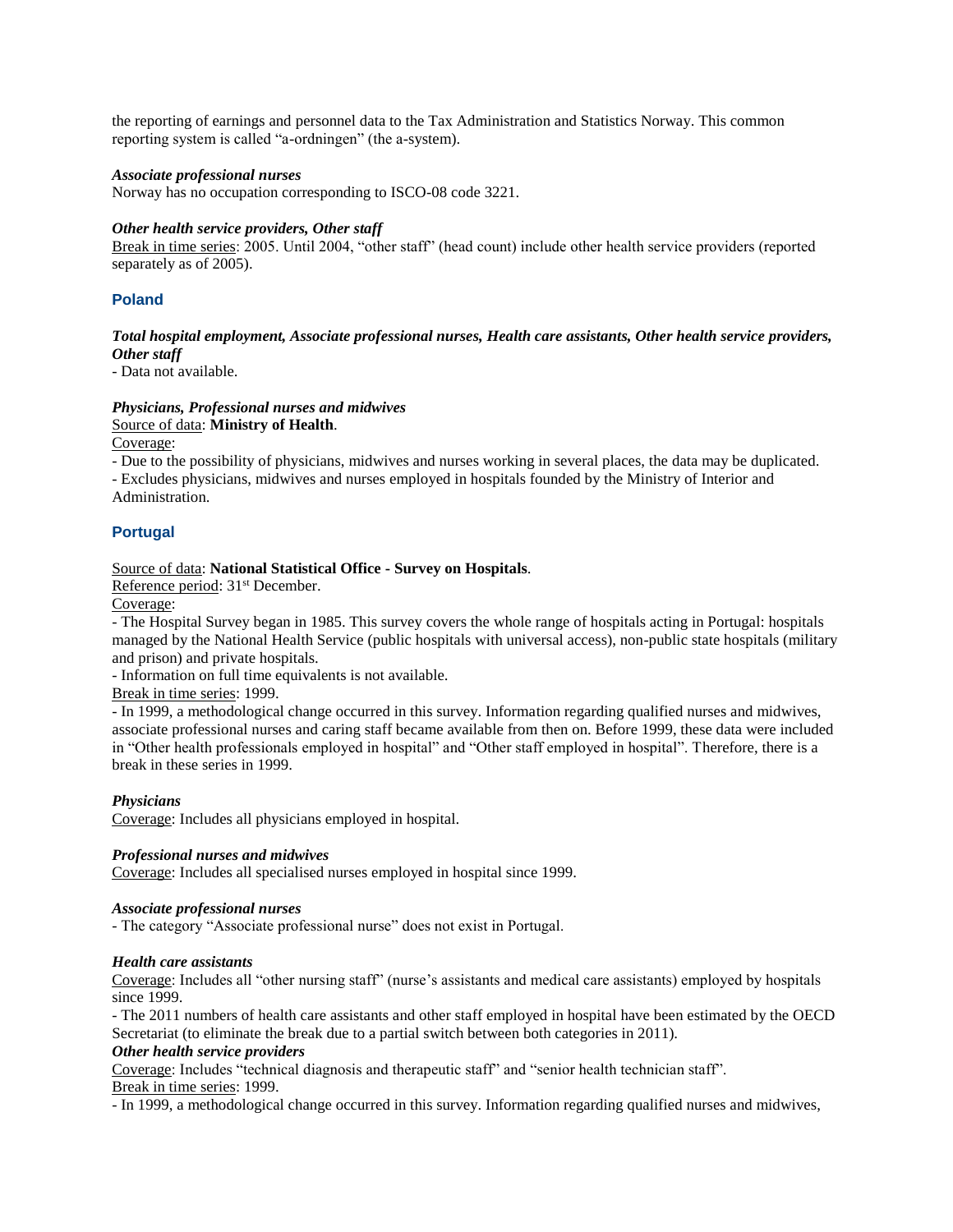associate professional nurses and caring staff became separately available from then on. Therefore, there is a break in the series "Other health professionals employed by hospital" in 1999.

## *Other staff*

Coverage: Includes "other senior technician staff", "administration staff", "administrative and technical-professional staff", "auxiliary staff of medical action", and "other staff".

- The 2011 numbers of health care assistants and other staff employed in hospital have been estimated by the OECD Secretariat (to eliminate the break due to a partial switch between both categories in 2011).

Break in time series: 2009.

- In 1999, a methodological change occurred in this survey. Information regarding qualified nurses and midwives, associate professional nurses and caring staff became separately available from then on. Therefore, there is a break in the series "Other staff employed by hospital" in 1999.

## **Slovak Republic**

#### Source of data: **National Health Information Center**.

- "Annual report S (MZ SR) 1 – 01 on network of health care providers" for data up to 2008.

- "Report on network of health care providers" since 2009.

Reference period: 31<sup>st</sup> December.

#### Coverage:

- Data are available for FTE hospital employment in Hospitals - HP1 (according to the recommendations and definitions following the SHA version 1.0.) in the territory of the Slovak Republic (i.e. general hospitals, specialty hospitals, sanatoriums - i.e. hospitals providing long-term care for the chronically ill and hospitals providing rehabilitation and related services to physically challenged or disabled people).

- There are no data available for head count.

- Total hospital employment includes only health care workers. No data exist regarding other staff.

Break in time series:

- 2009: Data source changed from "Annual report S (MZ SR) 1 – 01 on network of health care providers" for years 2008 and earlier to "Report on network of health care providers" in 2009. From 2009 onwards, service contracts with non-employed health professionals are included in the data (which is not the case for data before 2009).

#### *Associate professional nurses*

- The category "Associate professional nurse" does not exist in the Slovak Republic. All nurses are classified as Professional nurses.

#### *Health care assistants, Other health service providers*

- The 2008 data have been estimated by the OECD Secretariat based on the respective share of these categories in 2007 and 2009.

#### **Slovenia**

Source of data: **National Institute of Public Health, Slovenia, National Health Care Providers Database**. With this database, data on hours worked (FTE) and jobs (number of contracts) were not available. Reference period: 31st December.

#### *Health care assistants*

Break in time series: 2012.

- Until 2012: health care assistants who were individually registered in National Health Care Providers Database. - From 2012: health care assistants who were individually registered in National Health Care Providers Database and the number of health care assistants which are reported only as aggregated data from health care providers to the National Health Care Providers Database.

Health care providers report following categories of employed staff as aggregated data:

• health care workers with less than 4 years of secondary education (includes predominantly health care assistants) and

• non-health care workers with less than university education.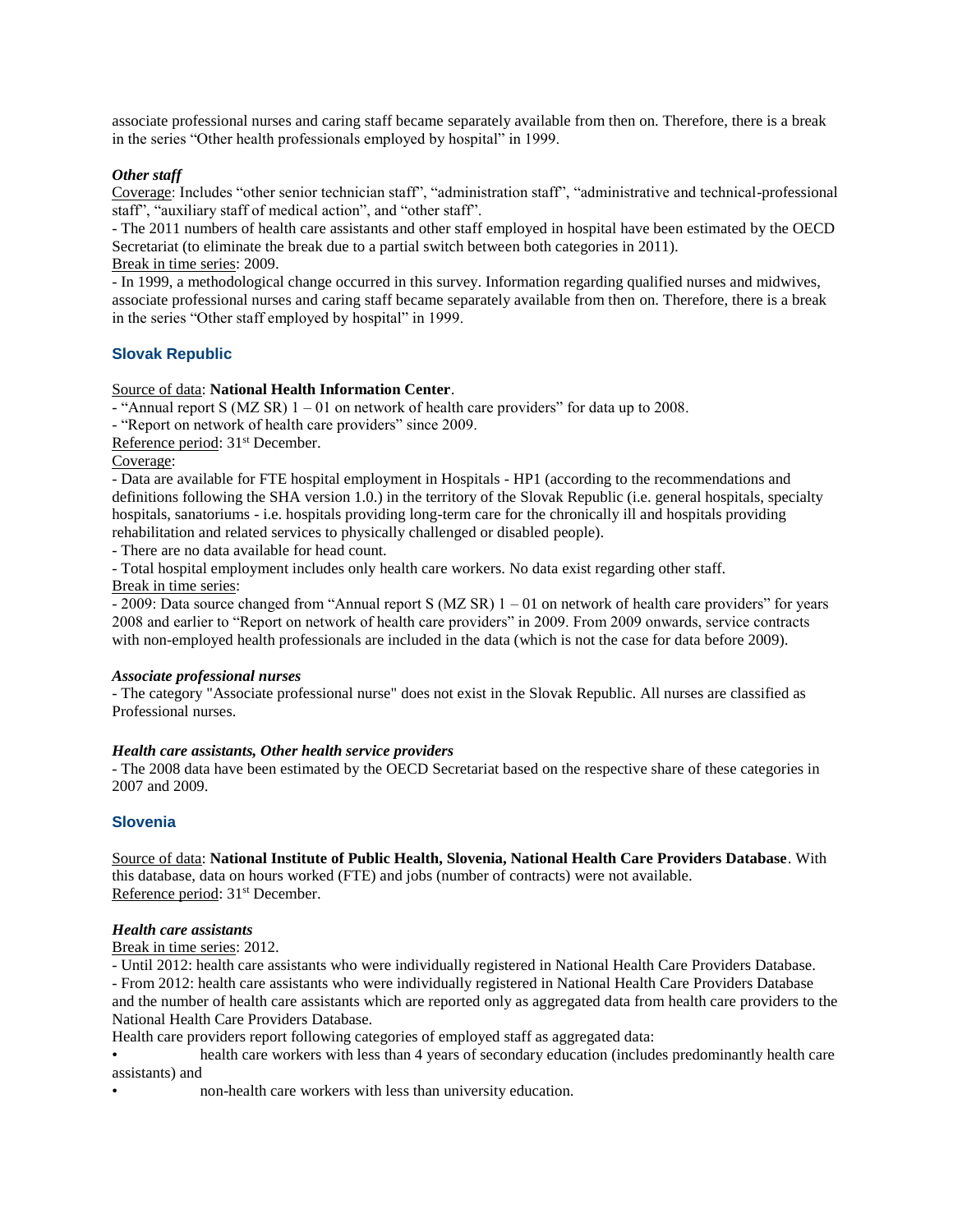## *Other staff*

Break in time series: 2012.

- Until 2012: staff who was individually registered in National Health Care Providers Database.

- From 2012: staff who was individually registered in National Health Care Providers Database and the number of other staff which are reported only as aggregated data from health care providers to the National Health Care Providers Database.

Health care providers report following categories of employed staff as aggregated data:

• health care workers with less than 4 years of secondary education (includes predominantly health care assistants) and

• non-health care workers with less than university education.

# **Spain**

Source of data:

- Up to 2009: **Ministry of Health,** from **Statistics on Health Establishments Providing Inpatient Care** (ESCRI). - Since 2010: **Ministry of Health,** from **Specialised Care Information System** – Statistics on Health Centres for Specialised Care, SCIS (Sistema de Información de Atención Especializada – Estadística de Centros Sanitarios de Atención Especializada, SIAE.).

[https://www.mscbs.gob.es/estadEstudios/estadisticas/estHospiInternado/inforAnual/homeESCRI.htm.](https://www.mscbs.gob.es/estadEstudios/estadisticas/estHospiInternado/inforAnual/homeESCRI.htm) Reference period: 31<sup>st</sup> December.

Coverage:

- All public and private hospitals in Spain are included.

- FTE data are not available.

## *Physicians*

Coverage: Number of physicians employed by hospital: doctors in training (interns and resident) are included. Break in time series: 2010. Until 2009 Family practitioners in training in hospital are included. Since 2010 Family practitioners in training in hospital are excluded.

## *Associate professional nurses*

- The category 'associate professional nurses' does not exist in Spain.

## *Other health service providers*

Coverage: Other health professionals include other health staff (with university degree or adequate diploma) working in the hospital (e.g. physiotherapists, psychologists, pharmacists, etc.).

## *Other staff*

Coverage: Other staff includes non-health staff working in hospital (e.g. administrative staff, etc.).

## **Sweden**

Data not available.

## **Switzerland**

Source of data: **FSO Federal Statistical Office**, Neuchâtel; hospital statistics; yearly census.

Reference period: FTE based on yearly average.

Deviation from definition: Self-employed persons (mostly physicians) are not included.

Estimation method: The method used for FTE calculation is based on detailed data on contractual working hours. Break in time series: 2010.

- Until 2009, the hospital employment estimate was made with data on professions from 75% of hospitals.

- Hospital statistics have been revised since 2010. No more estimation needed, all categories can be identified.

## *Physicians*

Coverage: There are a large number of self-employed physicians working in hospitals without being employed, leading to a severe underestimation of medical attendance in hospitals.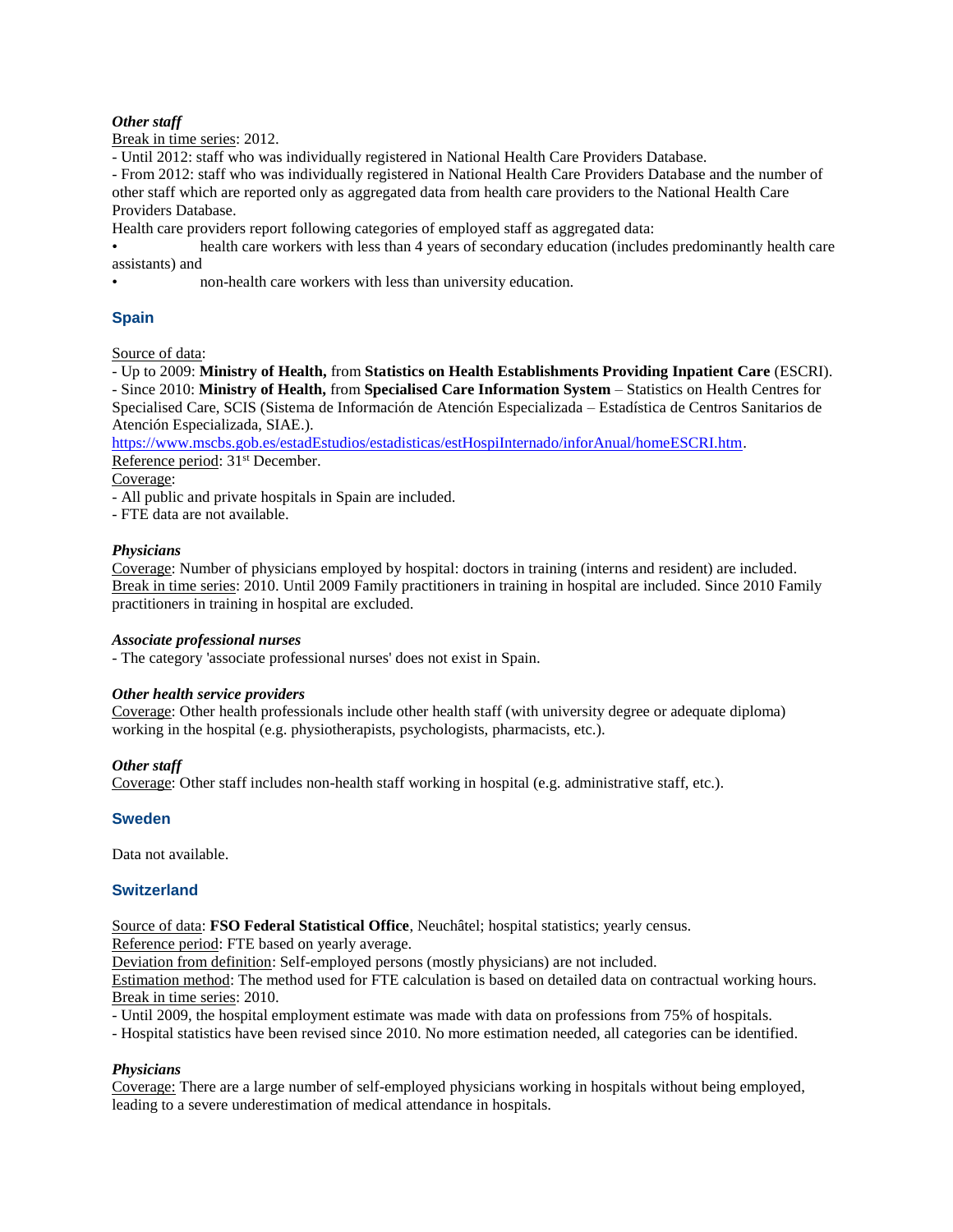# **Turkey**

## Source of data: **General Directorate for Health Services, Ministry of Health**.

Coverage:

- Total hospital employment includes physicians, nurses, midwives, other health service providers and other employees working in the MoH, universities, private and other sector (other public establishments, local administrations and since 2012 MoND-affiliated facilities).

- Total hospital employment is available from 2011 onwards because the numbers of other staff employed in hospital are missing before then.

## Break in time series: 2018.

- In 2018, the used database for health personnel has been changed. This new source keeps the data as person-based. Health personnel data were collected from health facilities as health facility-based before 2018.

## *Physicians*

Coverage:

- Physicians in the MoH, universities, private and other sector are included.
- Physicians acting as managers in the MoH, universities and private sector are included.

## *Professional nurses and midwives*

Coverage:

- Professional nurses and midwives in the MoH, universities, private and other sector are included.

- Professional nurses and midwives acting as managers in the MoH, universities and private sector are included.

## *Associate professional nurses, Health care assistants*

- Data not available.

## *Other health service providers*

Coverage:

- Other health service providers include: Surgery Technician, Anesthesia Technician, Biologist, Environmental Health Technician, Child Development Specialist, Dental Technician, Dietitian, Physical Therapy Technician, Physiotherapist, Emergency and First Aid Technician, Heart-Lung Pump Operation Technician, Laboratory Technician, Audiologist, Audiometric Technician, Orthopedic Technician, Pathological Anatomy Technician, Perfusion Pump Technician, prosthetic Technician, Psychologist, X-ray Technician, Health Physician, Health Officer of the war, Health Technician, Cytopathologist, Social Worker, Medical Secretary, Medical Technologist, Public Health Technician.

- Other health service providers employed in hospitals cover those in the MoH, universities, private and other sector. - Data also include dentists and pharmacists working in public hospitals. For the private sector, data on dentists and

pharmacists are available but there is no possibility to disaggregate salaried professionals from self-employed professionals. Hence dentists and pharmacists working in the private sector are excluded.

## *Other staff*

Coverage:

- This number includes Lawyers, Imams and other hospital staff not elsewhere classified, working in the MoH, universities, private and other sector.

- Data are available since 2011.

Break in time series: 2013. In 2018, the data on "Other staff" have been revised since 2013, with a data source offering a better coverage. This explains the increase in the number of Other staff and Total hospital employment in 2013.

## **United Kingdom**

Source of data: **NHS-Digital**. Estimation method: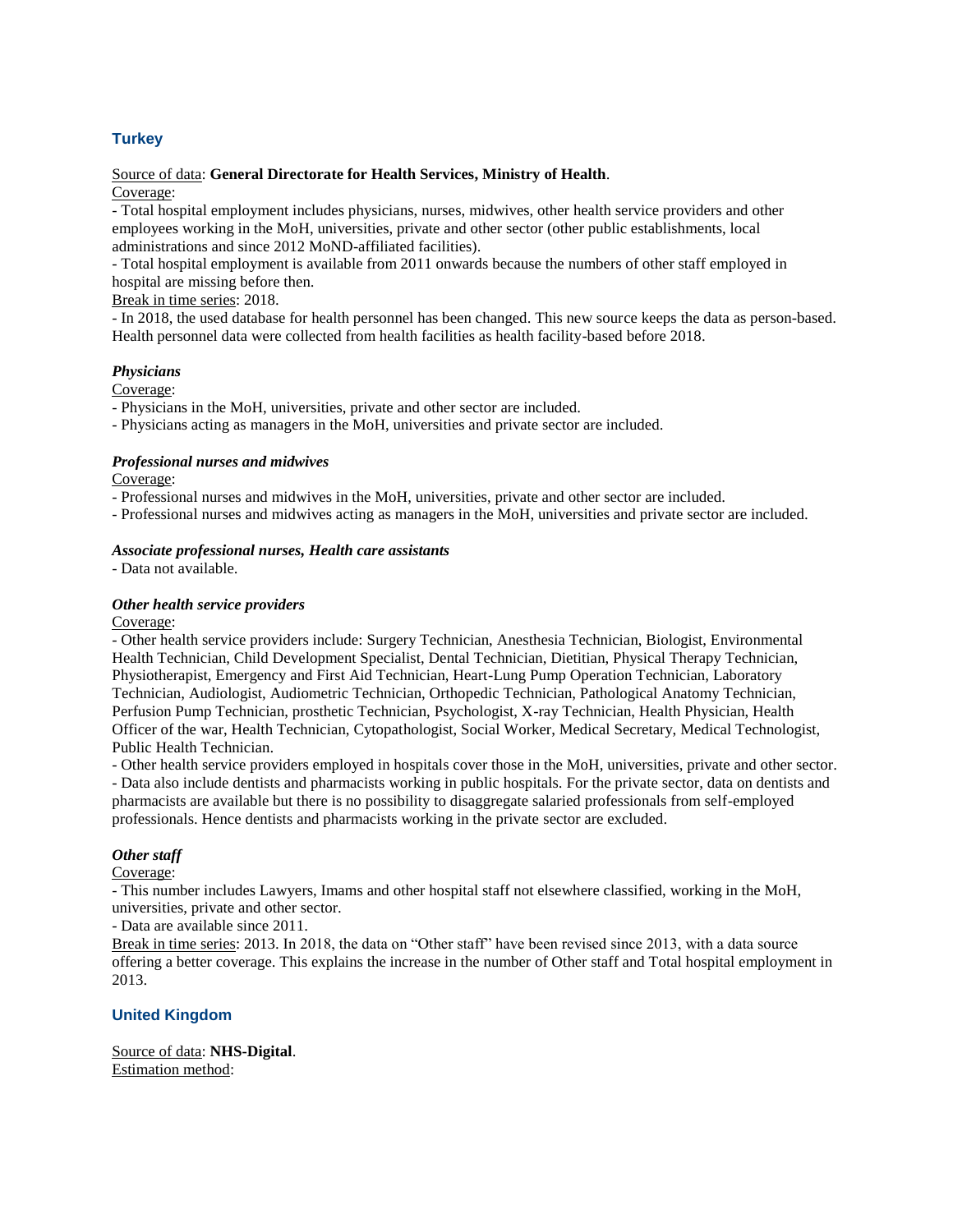- In 2021, NHS – Digital were able to supply hospital based full-time equivalent employment for the 2020 reference year. The England estimates have been adjusted (grossed-up) to provide a UK estimate based on per-capita populations.

- In 2020, NHS-Digital supplied England statistics for every category of head-counts and full-time equivalents (FTEs) in a time series from 2009 to 2019. In 2020 this time series has been re-weighted (grossed-up) to represent United Kingdom estimates based on per-capita population share. The 'total hospital employment' estimates previously submitted by the UK have been revised since 2009.

## **United States**

Source of data: **American Hospital Association Annual Survey of Hospitals**/Hospital Statistics, 1976, 1981-2018, 1991-2020 Editions. Chicago. (Copyrights 1976, 1981, 1991-2020: Used with permission of Health Forum LLC, an affiliate of the American Hospital Association). [http://www.aha.org/.](http://www.aha.org/)

Coverage: National.

- The Hospital Statistics draws its data from the AHA Annual Survey of Hospitals.

- Through 2016 data are for all AHA-registered hospitals in the United States. The AHA Survey was mailed to all hospitals, both AHA-registered and non-registered, in the U.S. and its associated areas: American Samoa, Guam, the Marshall Islands, Puerto Rico and the Virgin Islands.

- Estimates exclude U.S. associated territories, Puerto Rico and through 2016, non-registered hospitals.

- Beginning with 2017, AHA Hospital Statistics began reporting on all hospitals rather than only AHA-registered hospitals. -

- Overall AHA Survey average response rate: 82%.

- U.S. government hospitals located outside the mainland U.S. are not included.

- Personnel data include full-time personnel and full-time equivalents of part-time personnel.

- Full-time equivalent (FTE) is calculated as full time personnel plus .50 part time personnel.

- Head count is calculated as full time personnel plus part time personnel.

- The U.S. estimates for Total hospital employment include physicians and dentists, registered nurses, licensed practical nurses and other salaried personnel.

Deviation from the definition: Data match OECD definition. Calculation methods match OECD definition. Estimation: Survey.

Break in time series: 2017. Includes all AHA-reported hospitals rather than only AHA-registered hospitals.

## *Physicians*

Coverage: Includes physicians and dentists as well as medical and dental residents/interns.

#### *Professional nurses and midwives*

Coverage: Includes registered nurses, nurse practitioners (1991-1993) and nurse midwives (1993).

#### *Associate professional nurses*

Coverage: Includes licensed practical (vocational) nurses and nursing assistant personnel from 2003 onwards. Break in time series: 2003. There is a break in 2003 due to the inclusion of nursing assistant personnel.

## *Health care assistants*

Coverage: Includes ancillary nursing personnel (1991-1993).

## *Other health service providers*

Coverage: Includes other trainees (from 1994), laboratory technicians (from 2006), radiology technicians (from 2006), licensed pharmacists (1991-1993, from 2006), pharmacy technicians (1991-1993, from 2006), respiratory therapists (1991-1993, from 2007), physician assistants (1991-1993), medical technologists (1991-1993), other laboratory personnel (1991-1993), dieticians (1991-1993), dietetic technicians (1991-1993), radiographers (1991- 1993), radiation therapy technologists (1991-1993), nuclear medicine technologists (1991-1993), other radiologic personnel (1991-1993), occupational therapists (1991-1993), occupational therapy assist. and aides (1991-1993), physical therapists (1991-1993), physical therapy assistants and aides (1991-1993), recreational therapists (1991- 1993), speech pathologists (1991-1993), audiologists (1991-1993), respiratory therapy technicians (1991-1993), psychologists (1991-1993), social worker (1991-1993), all other health professional and technical personnel (1991